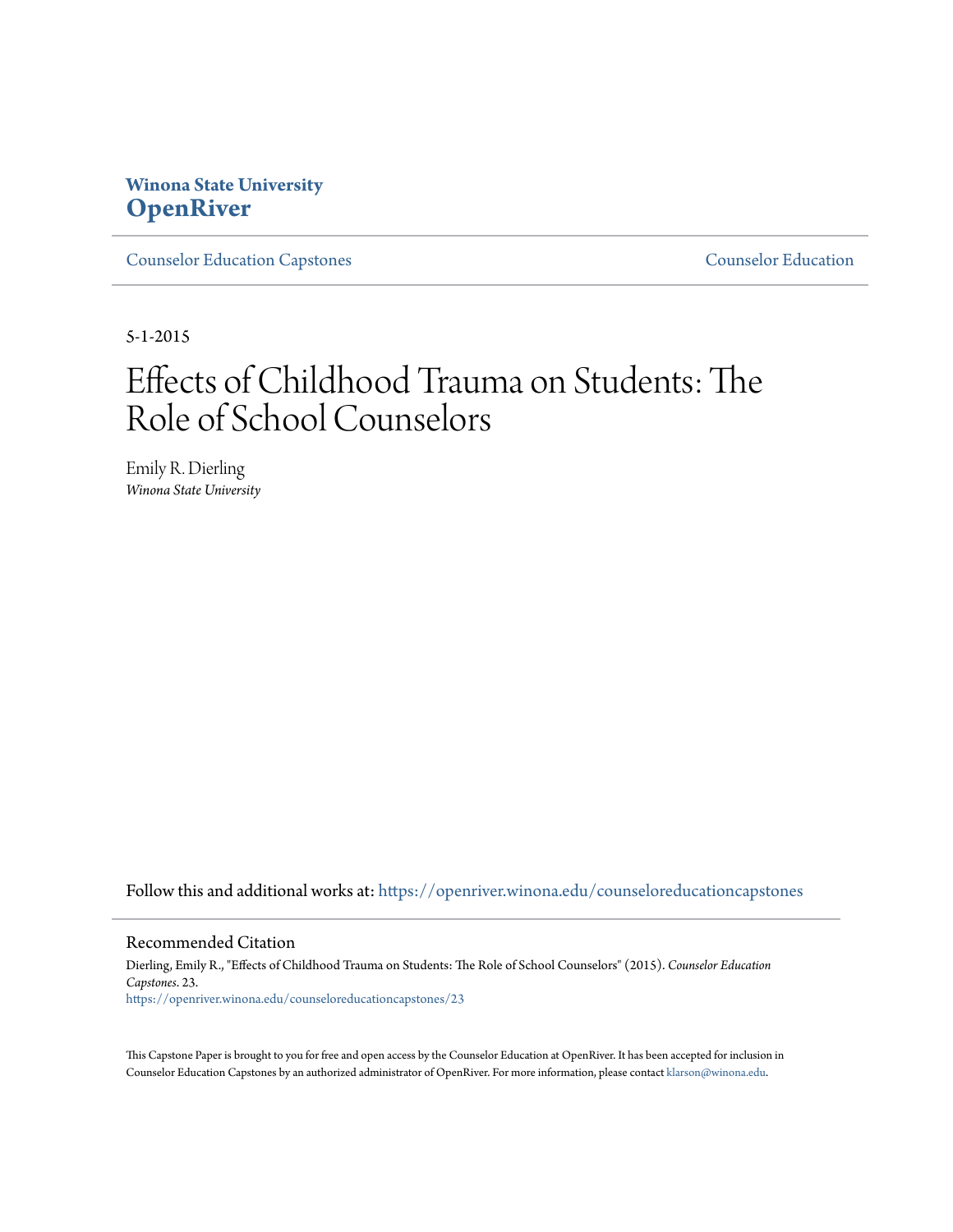Effects of Childhood Trauma on Students: The Role of School Counselors

Emily R. Dierling

A Capstone Project submitted in partial fulfillment of the

Requirements for the Master of Science Degree in

Counselor Education at

Winona State University

Spring 2015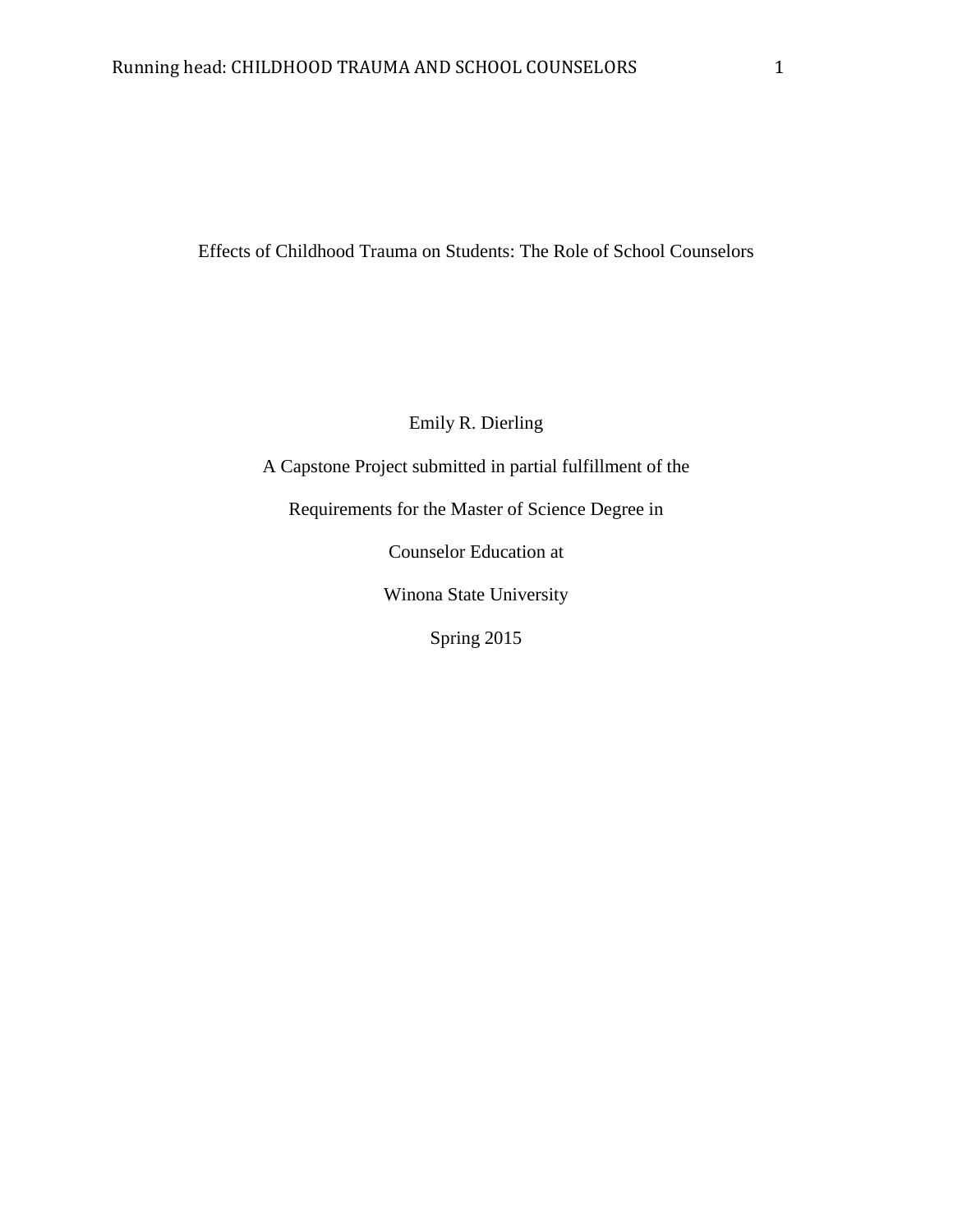Winona State University

College of Education

Counselor Education Department

CERTIFICATE OF APPROVAL

\_\_\_\_\_\_\_\_\_\_\_\_\_\_\_\_\_\_\_\_\_\_\_\_\_\_

#### CAPSTONE PROJECT

Effects of Childhood Trauma on Students: The Role of School Counselors

\_\_\_\_\_\_\_\_\_\_\_\_\_\_\_\_\_\_\_

This is to certify that the Capstone Project of

Student Name

Has been approved by the faculty advisor and the CE 695 – Capstone Project

Course Instructor in partial fulfillment of the requirements for the

Master of Science Degree in

Counselor Education

Capstone Project Supervisor: \_\_\_\_\_\_\_\_\_\_\_\_\_\_\_\_\_\_

Name

Approval Date: \_\_\_\_\_\_\_\_\_\_\_\_\_\_\_\_\_\_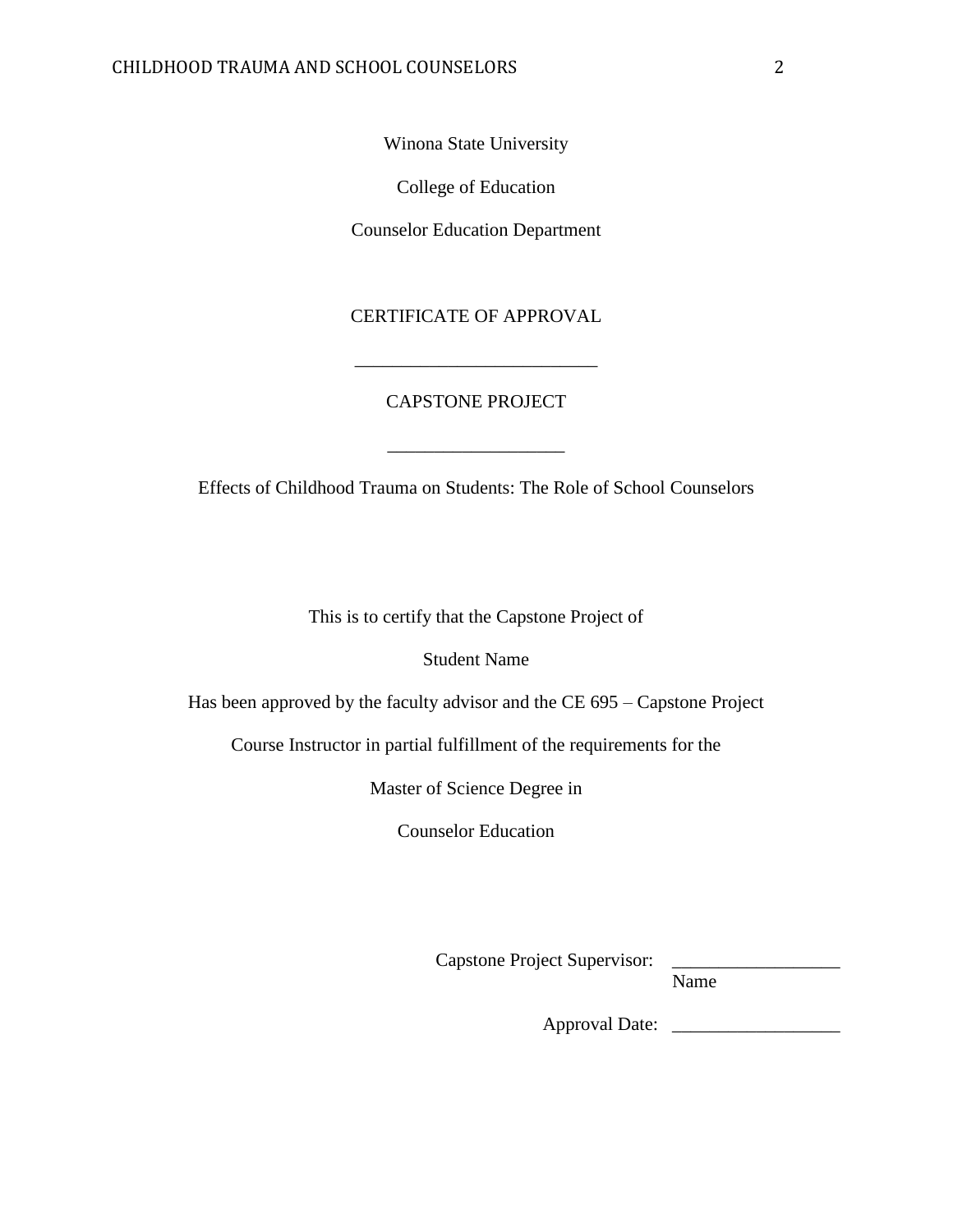| Skills Training in Affective and Interpersonal Regulation/Narrative Story-Telling16 |
|-------------------------------------------------------------------------------------|
| Trauma-Focused Cognitive Behavioral Therapy (TF-CBT)18                              |
|                                                                                     |
|                                                                                     |

### Contents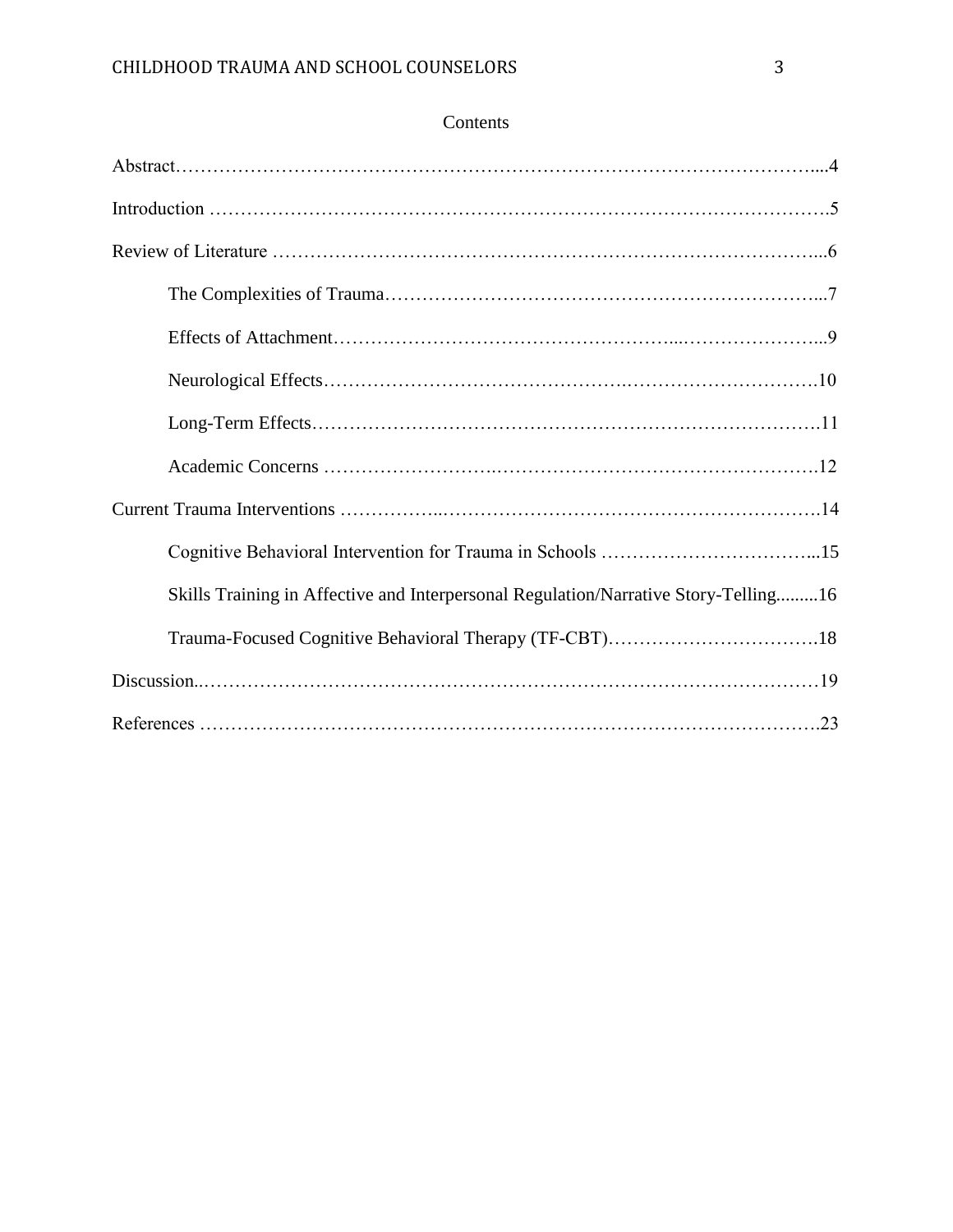#### Abstract

The literature review discusses effects of childhood trauma, short term and long-term effects as well as three evidence based interventions that are currently being used to help treat symptoms of childhood trauma. The research indicates that childhood trauma is complex, and effects children in differing ways depending on many different factors. Research also indicates that with the correct treatment and support, children who have experienced trauma can reduce signs of depression, anxiety and post-traumatic stress disorder (PTSD). School counselors play a large role in treatment, as there are often barriers for children to receive mental health support outside of the school system. This paper looks at three evidence-based interventions, their methods and effectiveness, and how school counselors who serve students who have experienced trauma can utilize them.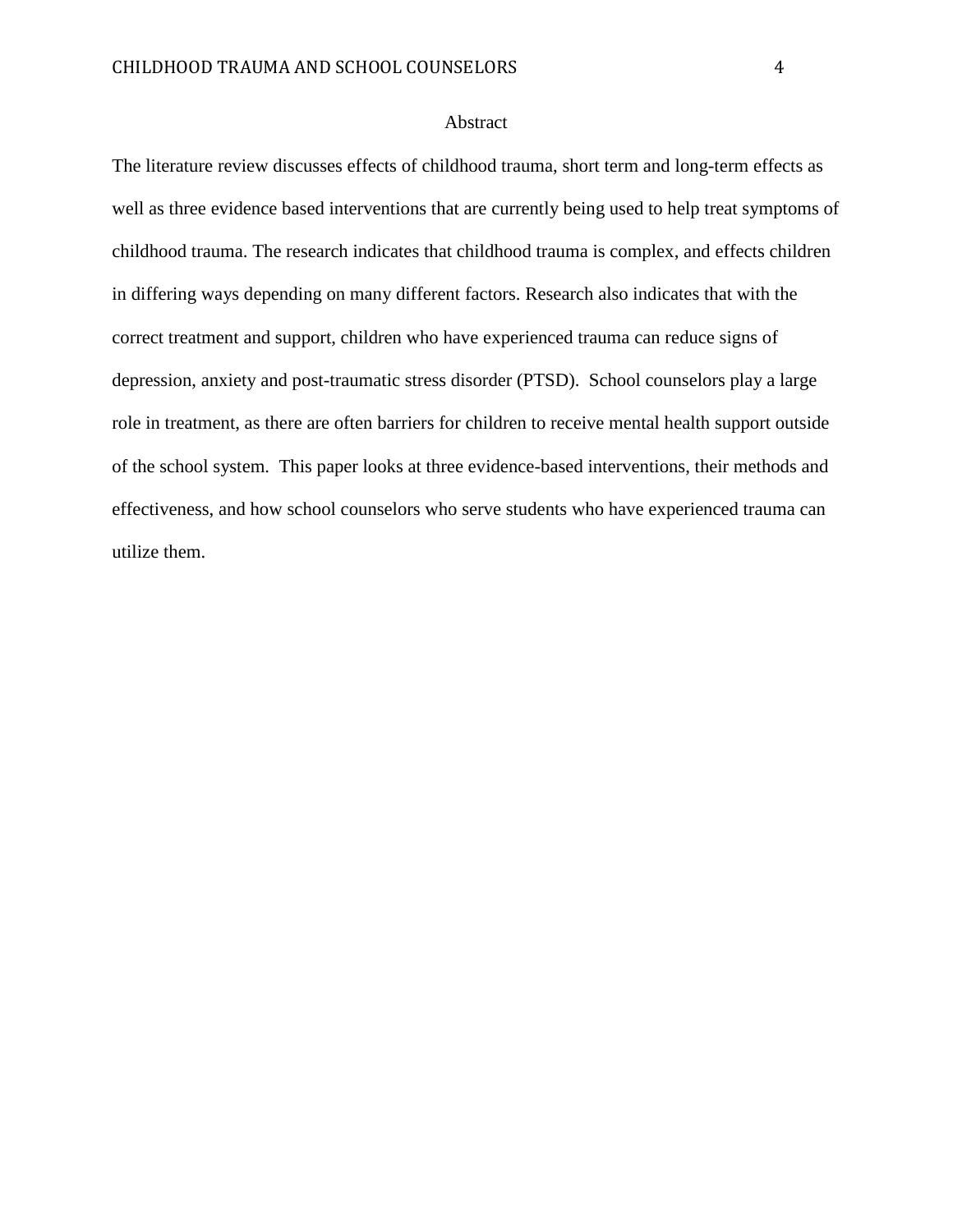#### **Introduction**

"More than half of all children in the United States are exposed to trauma, either as witnesses or victims" **(**RAND Health). Children, who have experienced trauma, are at a heightened risk to develop post-traumatic stress disorder (PTSD) as well as depression **(**RAND Health). Offering support and treatment within the school, reduces barriers to mental health services for children who have experienced trauma **(**RAND Health). As the mental health professional in a school, school counselors are faced with the task to support all students in order for them to strive in the three domains of their life; personal/social, career and academic. Because students who have experienced trauma are at a higher risk to develop PTSD and depression, it is essential that there are interventions in place that benefits the child's mental well being **(**RAND Health). There are many evidence-based interventions that have shown success when working with children who have experienced trauma (Fontes, 2000). Being able to have a safe and stable school environment is key to the healing process for these children (Brunzell, Waters, & Stokes, 2015). It is important for a network of school professionals to work together, but specifically for the mental health professional in the building: the school counselor, it is essential they have the expertise to work with children who have experienced trauma (Brunzell, Waters, & Stokes, 2015). After a review of literature surrounding effects on children who have experienced trauma, three trauma based interventions are discussed within this paper; Cognitive Behavioral Intervention for Trauma in Schools, Trauma-Focused Cognitive Behavioral Therapy, and Skills Training in Affective and Interpersonal Regulation/Narrative Story-Telling. A discussion follows about how these interventions can be utilized by the school counselor to help students who have experienced trauma be successful while at school.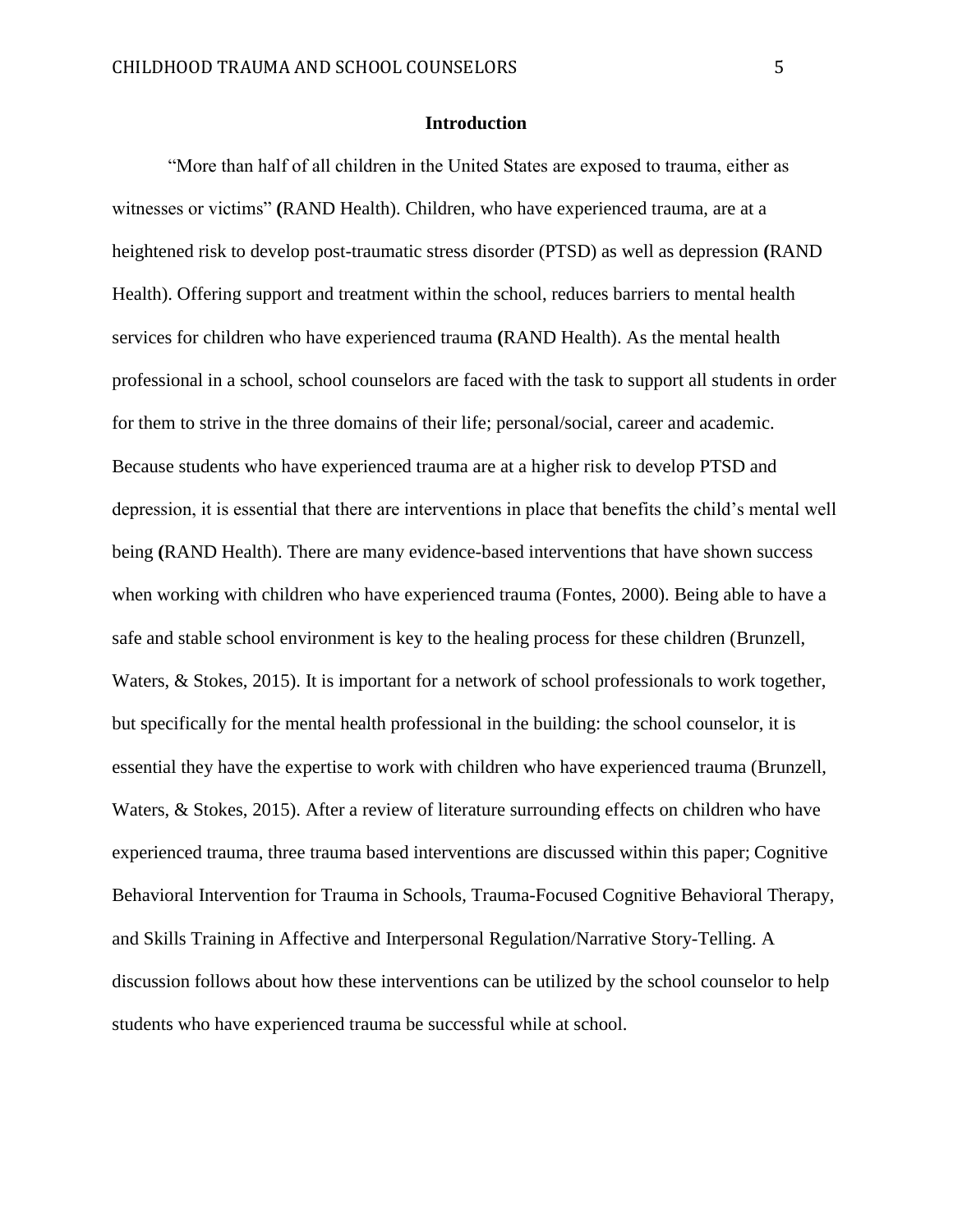#### **Review of Literature**

According to The National Child Traumatic Stress Network "the United States reports that up to 40% of students have experienced, or been witness to, traumatic stressors in their short lifetimes" (Brunzell, Waters, & Stokes, 2015). The effects of childhood trauma are broad, ranging from external problems such as oppositional defiant to internal problems such as anxiety (Alvarez, Masramon, Pena, Pont, Gourdier, Roura-Poch, & Arrufat, 2015). When someone experiences trauma at an early age, they are prone to exhibit impairments in emotional development, behavior regulation, attention, posttraumatic distress and dissociation (Price, Higa-McMillan, Kim, & Frueh, 2013). Children who are traumatized may exhibit polar opposite behaviors from one another (Monahon, 1993). Some children may exhibit rigid behaviors such as controlled eating habits or inflexible rituals, while others may exhibit a lack of control of behaviors such as aggression and emotional regulation (Monahon, 1993).

The type of traumas a child experiences, is related to the way the trauma manifests in a child (Alvarez, Masramon, Pena, Pont, Gourdier, Roura-Poch, & Arrufat, 2015). Through the research the CDC conducts, they define Adverse Childhood Experiences to include verbal, physical and sexual abuse as well as family dysfunction (substance abuse, parental divorce, parent incarceration, domestic violence or mental illness) ("Adverse Childhood Experience," 2010). When looking at prevalence of Adverse Childhood Experiences, 59.4% of 26,229 adult respondents indicated having one ACEs in their childhood and 8.7% indicated 5 or more ("Adverse Childhood Experience," 2010). The prevalence of the types of Adverse Childhood Experiences varies. Verbal abuse (25.9%), household substance abuse (29.1%) and divorced parents (26.6%) were the highest reported experiences ("Adverse Childhood Experience," 2010). When looking at the other ACEs 14.8% of respondents reported physical abuse, 12.2% reported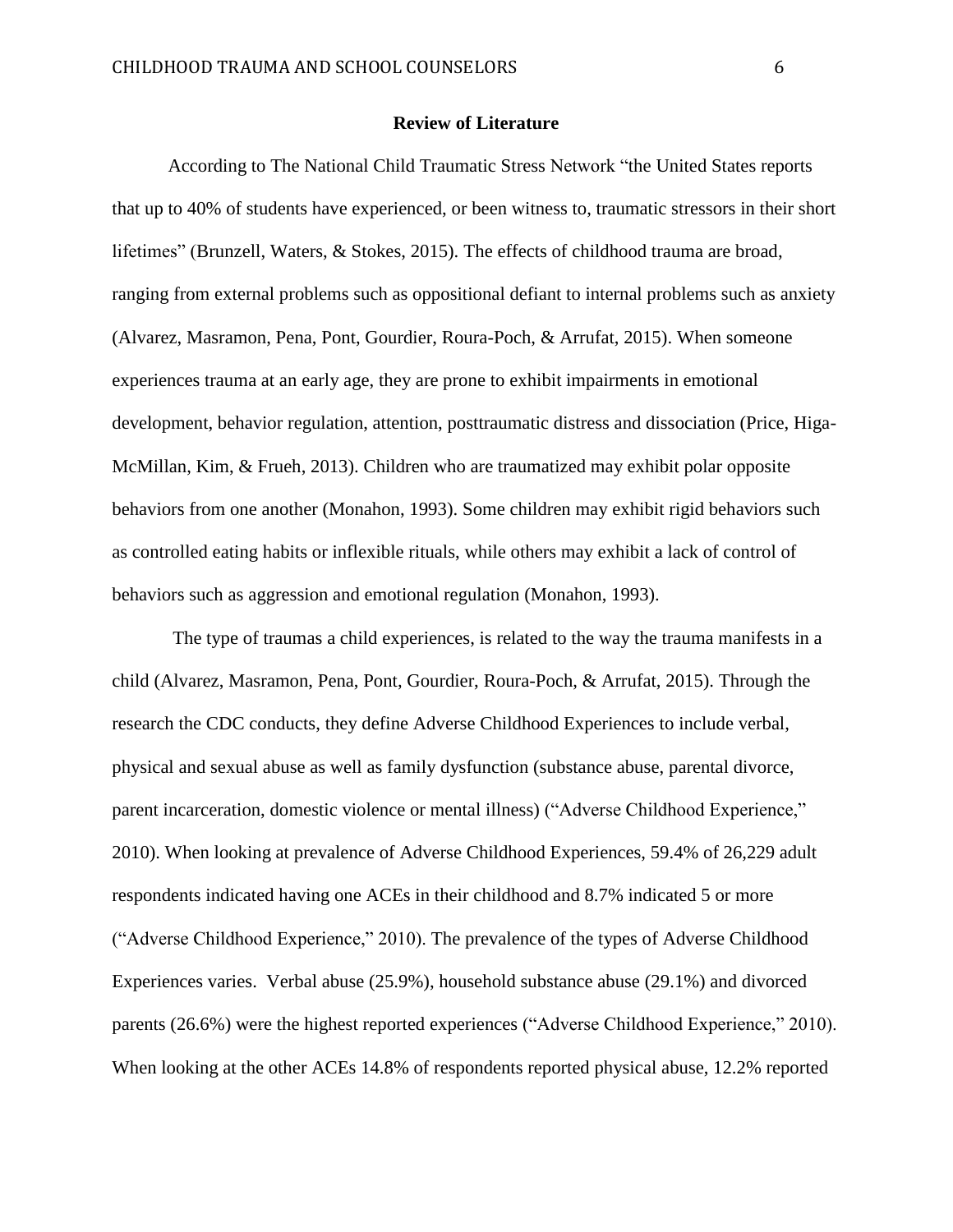sexual abuse, and 16.3% reported witnessing domestic violence ("Adverse Childhood Experience," 2010).

When children are exposed to interpersonal trauma by a caregiver over a long period of time, they are at greater risk for clinical problems, than other children who are exposed to multiple non-caregiver traumatic events **(**Kisiel et.al, 2014). When child sexual abuse is a part of a child's trauma history, these children had a significantly greater risk for a range of symptoms than those groups without experience with child sexual abuse **(**Kisiel et.al, 2014). These symptoms include suicidailty, depression and sexualized behaviors **(**Kisiel et.al, 2014). An individual's risk for attempting suicide increased from 2 to 5 fold when one of the 8 categories (verbal, physical and sexual abuse, substance abuse, parental divorce, parent incarceration, domestic violence and mental illness) that the CDC uses to define adverse childhood experiences, was reported (Dube, Anda, Felitti, Chapman, Williamson, & Giles, 2001). When the number of adverse childhood experiences increased, the risk of ever attempting suicide also increased (Dube, Anda, Felitti, Chapman, Williamson, & Giles, 2001).

#### **The Complexities of Trauma**

When trauma is experienced at an early age, is prolonged, and at the hands of a caregiver this can disrupt psychological, neurobiological, relational and cognitive development (Price, Higa-McMillan, Kim, & Frueh, 2013). Poly-traumatization, which is defined as, experiencing more than one type of trauma, is one factor in the complexity of trauma (Alvarez, Masramon, Pena, Pont, Gourdier, Roura-Poch, & Arrufat, 2015). Because of the many layers of different traumatic events, when multiple types of trauma are experienced, the effects are also layered and can become even more complex (Alvarez, Masramon, Pena, Pont, Gourdier, Roura-Poch, & Arrufat, 2015). Children, who witness domestic violence on top of experiencing abuse first hand,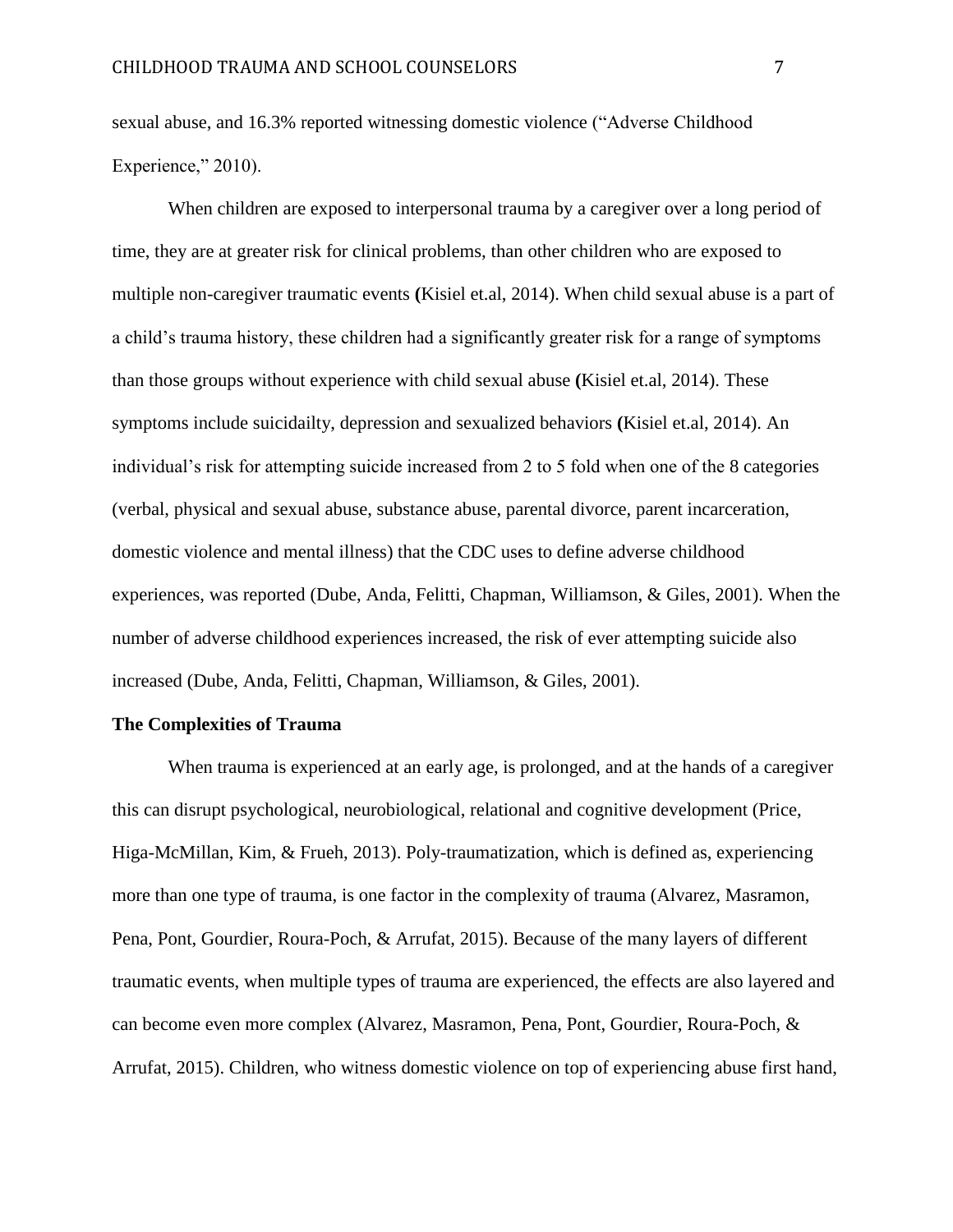show to be less attached to parents in adolescence, than children who only witness the violence **(**Sousa, Herrenkohl, Moylan, Tajima, Klika, Herrenkohl, & Russo, 2011). When compared to those who have never experienced abuse and to those who have experienced one type of abuse, the presence of schizophrenia and clinical dissociation are more closely related to child patients who have experienced more than one type of abuse (Alvarez, Masramon, Pena, Pont, Gourdier, Roura-Poch, & Arrufat, 2015). Children, who are victims of sexual abuse and also have witnessed domestic violence, are the most common candidates to be diagnosed with PTSD **(**Sousa, Herrenkohl, Moylan, Tajima, Klika, Herrenkohl, & Russo, 2011). Children who experienced more than 4 adverse childhood experiences were 2.4 times more likely to suffer from anxiety, 2.5 times more likely to have panic reactions and 3.6 times more likely to have a depressed affect when compared to those who have not experienced an adverse childhood experience (Anda et al., 2005). When the types of trauma that are experienced, are layered and compounded with one another, it increases the risk for adverse effects (Turner, Finkelhor, & Ormrod, 2006).

The source of the trauma also plays a large role in the effects of the trauma. When the source of the trauma is from a caregiver, the attachment relationship is compromised, leading to issues later with relationships and bond forming (Turner, Finkelhor, & Ormrod, 2006). This is significant to childhood development, as 80% of maltreated children, will develop insecure attachment patterns (Delima & Vimpani, 2011).

When compared with children who have non-abusive parents, children who have abusive or neglectful parents demonstrate higher frequency of impaired cognitive functioning by late infancy (Cook et. al, 2005). One explanation of the added effects of trauma from a caregiver may be that when compared to other trauma, caregiver related trauma had a significantly earlier onset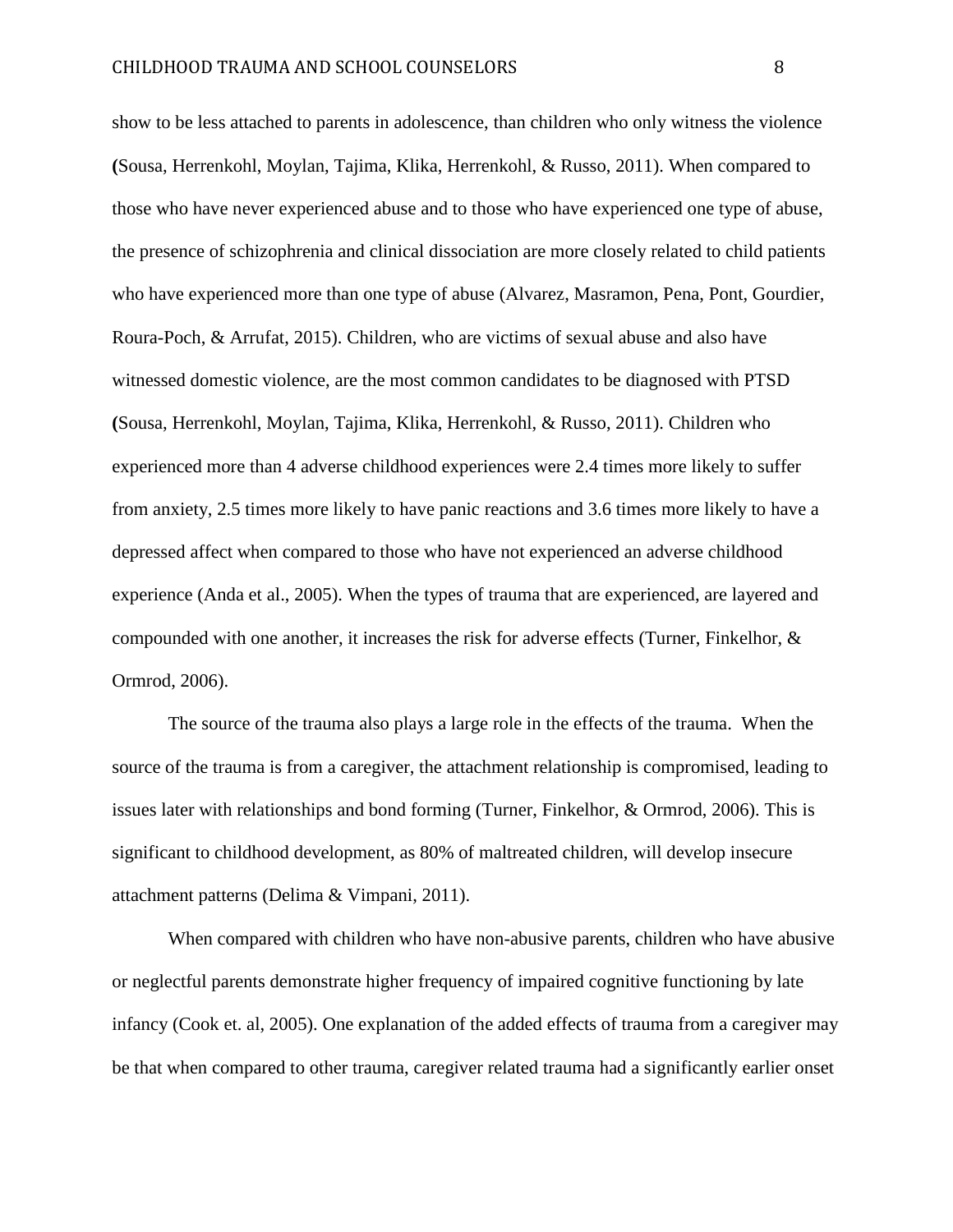and longer duration than other traumas experienced by children **(**Kisiel et.al, 2014). When this idea is looked at in more depth, we can see the comparative outcomes for those youth who didn't suffer a caregiver related trauma, but did experience a traumatic event **(**Kisiel et.al, 2014). Caregiver related trauma increased the severity of symptoms in certain areas (difficulties regulating impulses, memory and attention, attachment and interpersonal relationships) and a greater range of functional difficulties when compared to non-caregiver related trauma survivors **(**Kisiel et.al, 2014). Caregiver related trauma also is a risk factor for higher rates of mental health needs including higher rates of PTSD **(**Kisiel et.al, 2014). It is also noted that multiple types of caregiver trauma, put children at an even higher risk for a broader range of difficulties **(**Kisiel et.al, 2014). Non-caregiver related trauma also has certain patterns of symptoms; it is more likely that a child who experienced non-caregiver trauma will have problems with alcohol and other drugs **(**Kisiel et.al, 2014).

There are also some perceived gender differences when researchers look at the effects of childhood trauma (Godinet, Li, & Berg, 2014). Gender has been shown to have difference in behavior problems among trauma victims (Godinet, Li, & Berg, 2014). For children who have experienced maltreatment, females tend to display more internalizing symptoms; depression, anxiety and eating disorders, while males display more externalizing symptoms; aggression and harm directed at self and others (Delima & Vimpani, 2011).

#### **Effects of Attachment**

Childhood traumatic experiences are often at the hands of a caregiver. In one particular study, there were 1,823 children that all had experienced trauma, over 1,600 of those children, had experienced a caregiver related trauma **(**Kisiel et.al, 2014). As stated earlier, caregiver trauma affects the way in which children form attachments and bonds **(**Kisiel et.al, 2014). When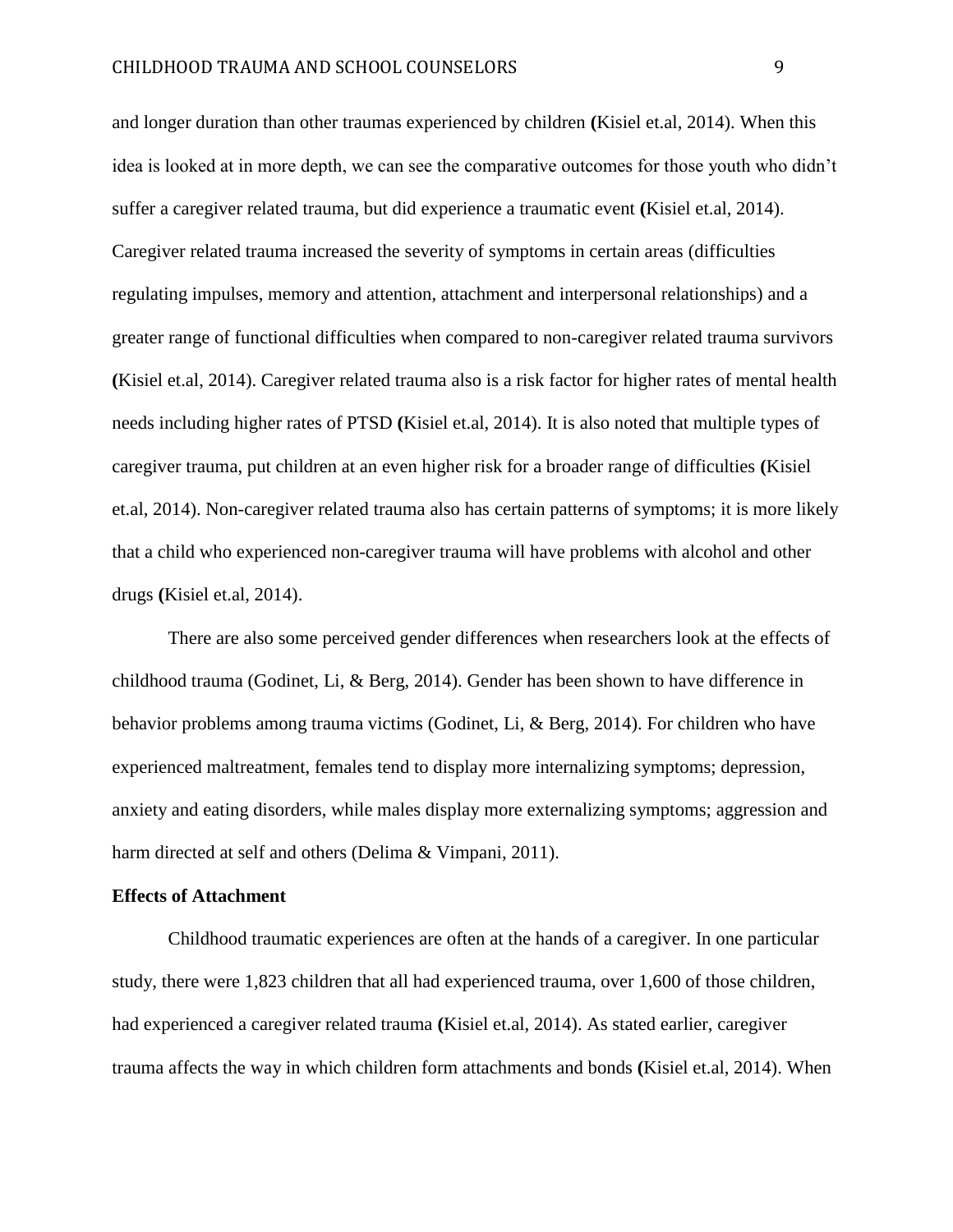children have not learned to successfully and positively interact with adult caregivers, they have greater difficulty later developing adequate peer relationships as well as relationships with other adults in their life (Blaustein & Kinniburgh, 2010). When there are interruptions and negative interactions in attachment bonds, children grow up to have difficulty forming solid, functioning relationships **(**Kisiel et.al, 2014).

#### **Neurological Effects**

When the human body goes through trauma, stress levels are elevated which activates our biological stress response (Delima & Vimpani, 2011). When the stress response is stimulated for a prolonged amount of time, it is really the stimulation of the hypothalamic-pituitary-adrenal axis (Delima & Vimpani, 2011). When this system is stimulated over a prolonged amount of time, when it is meant for acute stress response, it results in adverse physical and mental health effects (Delima & Vimpani, 2011). Reduced immune functioning, cardiovascular disease, persistent mild depression, major depression, oppositional defiant disorder and attention deficit hyperactivity disorder have been shown to have ties back to neurological factors related to stress response (Delima & Vimpani, 2011). There is also much research that has been done that looks at specific areas of the brain and the associated effects that has on the well being of an individual that has experienced trauma (Anda et al., 2005). MRI's have shown reduced functioning of the amygdala and hippocampus among women who were sexually abused as children (Anda et al., 2005). The hippocampus plays a large role in the brains memory storage and retrieval process(Anda et al., 2005). When looking specifically at children who reported having adverse childhood experiences, when the number of ACEs increased, it was found that impaired memory of childhood also increase (Anda et al., 2005). Trauma experiences have been shown to not just effect the behavior of children in the moment, but research has shown that significant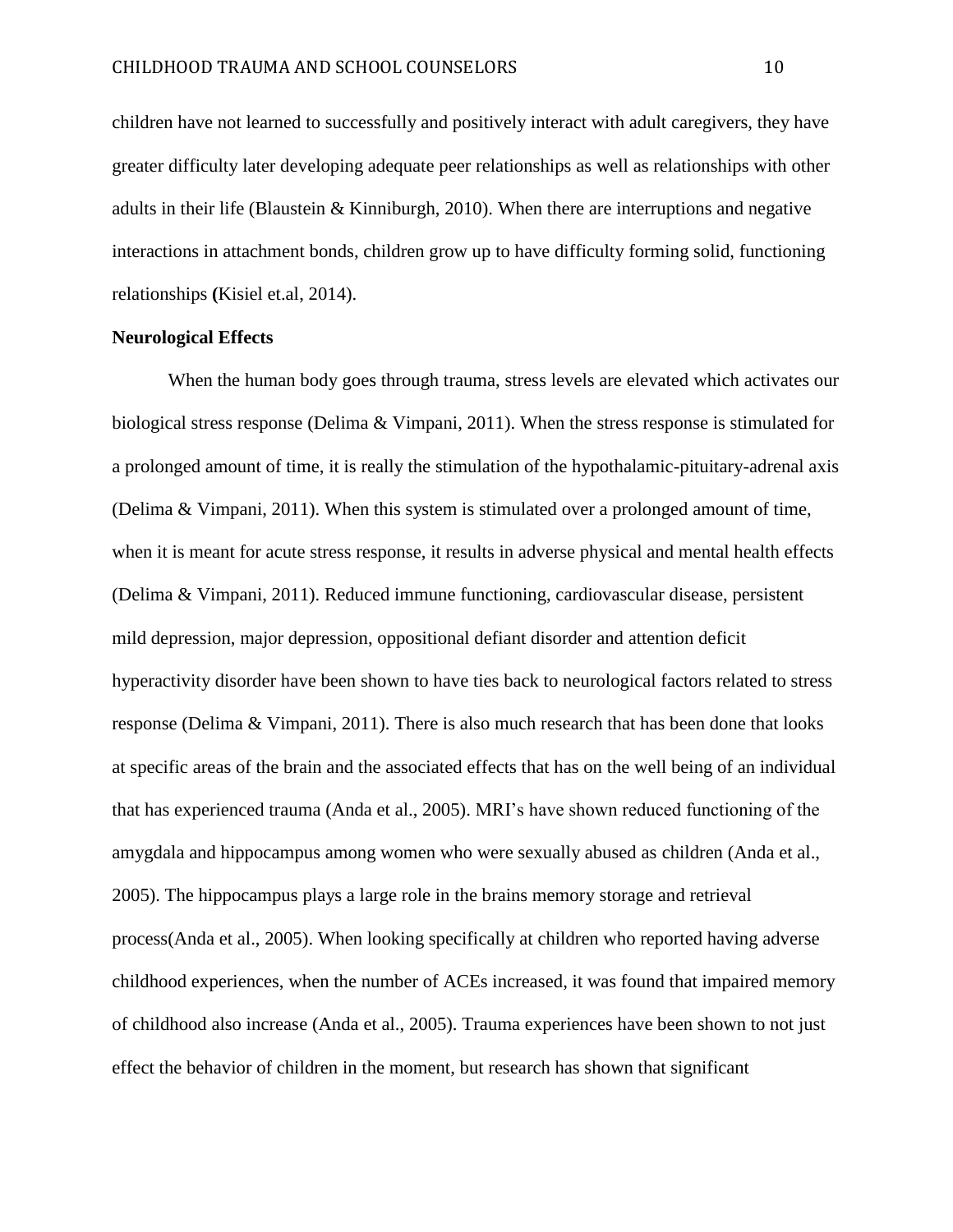neurological changes take place for some individuals who experience trauma as a child, leading to many other health implications in the future (Anda et al., 2005).

#### **Long-Term Effects**

The effects of childhood trauma do not just effect victims in childhood, they continue well into adulthood (Delima & Vimpani, 2011). As Delima & Vimpani explain the responses of the brain at the time of trauma as a child, research also indicates that this is something that follows into adulthood, and continues to be a delay (Delima & Vimpani, 2011, Suzuki, Poon, Papadopoulus, Kumari, & Cleare, 2014). Adults, who experienced trauma as a child, have shown reduced stress responses and depressed cortisol responses (Suzuki, Poon, Papadopoulus, Kumari, & Cleare, 2014).

Although, there are many possible explanations of the development of depression and other mental health diagnoses in adulthood, many studies have indicated that early childhood traumatic events are a high indicator of mental health concerns in adulthood (Alvarez, Masramon, Pena, Pont, Gourdier, Roura-Poch, & Arrufat, 2015). One study indicates that experiencing trauma as a child doubled the risk of developing psychosis as an adult (Alvarez, Masramon, Pena, Pont, Gourdier, Roura-Poch, & Arrufat, 2015). Childhood trauma has also been indicated by research to significantly increase the odds of becoming depressed in adulthood (Coleman et al., 2013). Females, who witnessed parental violence as a child, were twice as likely to report moderate depression and 3 times as likely to report moderately severe depression, compared to their study cohort who did not witness parental violence as a child (Nicodimos, Gelaye, Williams, & Berhane, 2009). Male participants from the same study, were twice as likely to report having suicidal thoughts when they witnessed violence, compared to those who did not (Nicodimos, Gelaye, Williams, & Berhane, 2009). Female participants who witnessed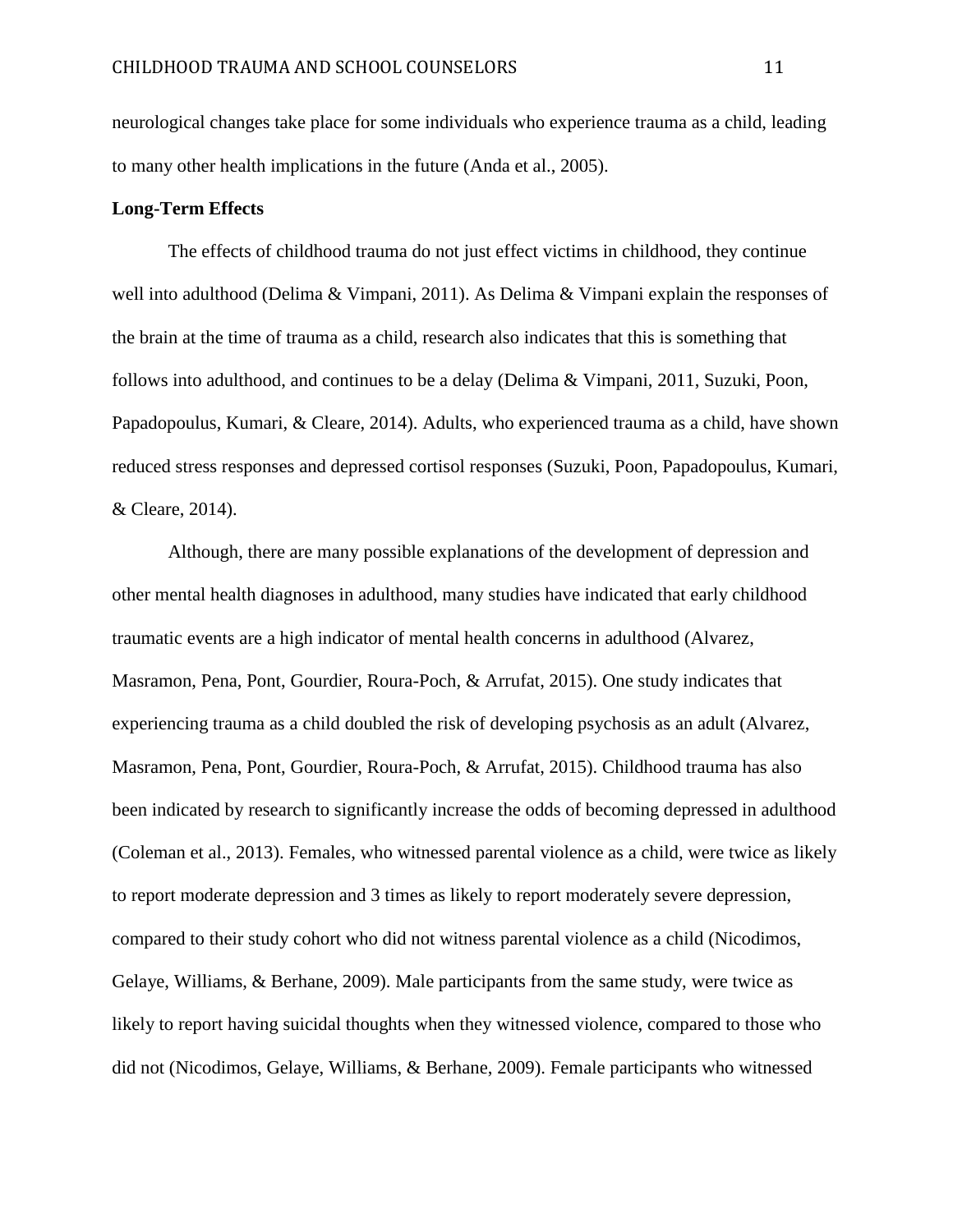parental violence also reported higher rates of poor self-image and lower self-esteem then participants who did not witness violence as a child (Nicodimos, Gelaye, Williams, & Berhane, 2009).

#### **Academic Concerns**

Although not as much research as been conducted on the specific academic concerns of children who have experienced trauma, there is some research that indicates adverse educational outcomes ("Adverse Childhood Experience," 2010). In study done by the Center for Disease Control, respondents with the lowest educational attainment are the most likely to have indicated they have experienced 5 or more adverse childhood experiences ("Adverse Childhood Experience," 2010). While those with lower rates, or 0 adverse childhood experiences, had higher rates of earning not only a high school diploma but also post secondary education ("Adverse Childhood Experience," 2010).

Research indicates that experiencing traumatic events can set a negative path for children in their educational development ("Adverse Childhood Experience," 2010). Because of changes to the hippocampus activation, there may be deficits in memory tasks as well as deficits in verbal declarative memory (O'Neill, Guenette, & Kitchenham, 2010, Delima & Vimpani, 2011). Traumatic events can interfere with a child's ability to self-soothe and regulate their emotions; concerns at school can stem from this, as students who have experienced trauma as a child have demonstrated less creativity and less flexibility in problem solving (O'Neill, Guenette, & Kitchenham, 2010). Children who have secondary trauma, such as witnessing violence in their home, also show deficits in abstract reasoning and executive functioning (O'Neill, Guenette, & Kitchenham, 2010). Creativity, flexibility in problem solving, abstract reasoning and executive functioning are all things that young children exhibit in their learning process, but children who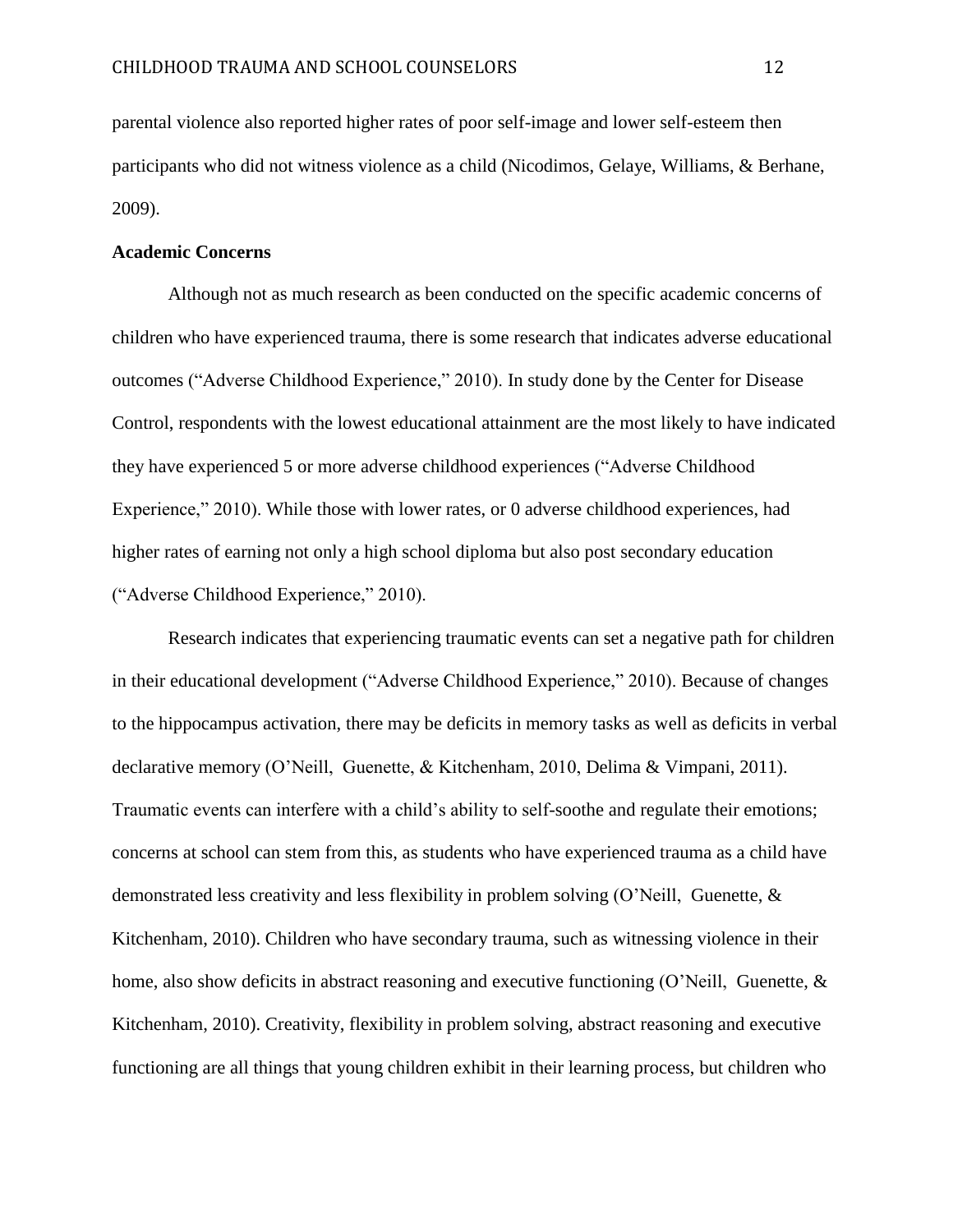have experienced or witness a traumatic event, have shown delays and deficits in theses main developmental areas, causing gaps and concerns within the school building (O'Neill, Guenette, & Kitchenham, 2010). When looking specifically at children who are survivors of sexual abuse, in one study looking at social and academic effects of child sexual abuse, 39% of child sexual abuse survivors had clinical academic concerns, 34% exhibited externalized and withdrawn behaviors, and 28% reported social problems (Daignault & Hébert, 2009). Based on this particular research, it is noted that 10% of the general population are expected to fall into these categories (Daignault & Hébert, 2009).

The negative sense of self that is developed by children who have experienced or witnessed trauma also plays a role in their performance academically (Brown, Brack, & Mullis, 2008). Students who have experienced trauma, may have a hard time concentrating in school, may not complete work on time or have difficulty understanding the material (Brown, Brack, & Mullis, 2008). If educators are unaware of the reasoning behind this, they may assume the child is lazy, slow or just refusing to do the work (Brown, Brack, & Mullis, 2008). This then plays into the self esteem and self worth of these students, if they are hearing from school professionals that they aren't trying or they aren't understanding, when in fact this is one way that their trauma experience is manifesting it may have a negative effect on the students' self-esteem (Brown, Brack, & Mullis, 2008).

Children, who are survivors of sexual abuse, have learned different coping skills, then children who have not been sexually abused (CSA and School Counselors). These coping skills can create problems for them in school; lying, making up excuses, blaming others for not having work completed, refusing to do homework, or getting angry with a teacher (CSA and School Counselors). These are all things that these children have learned, to survive in cope in their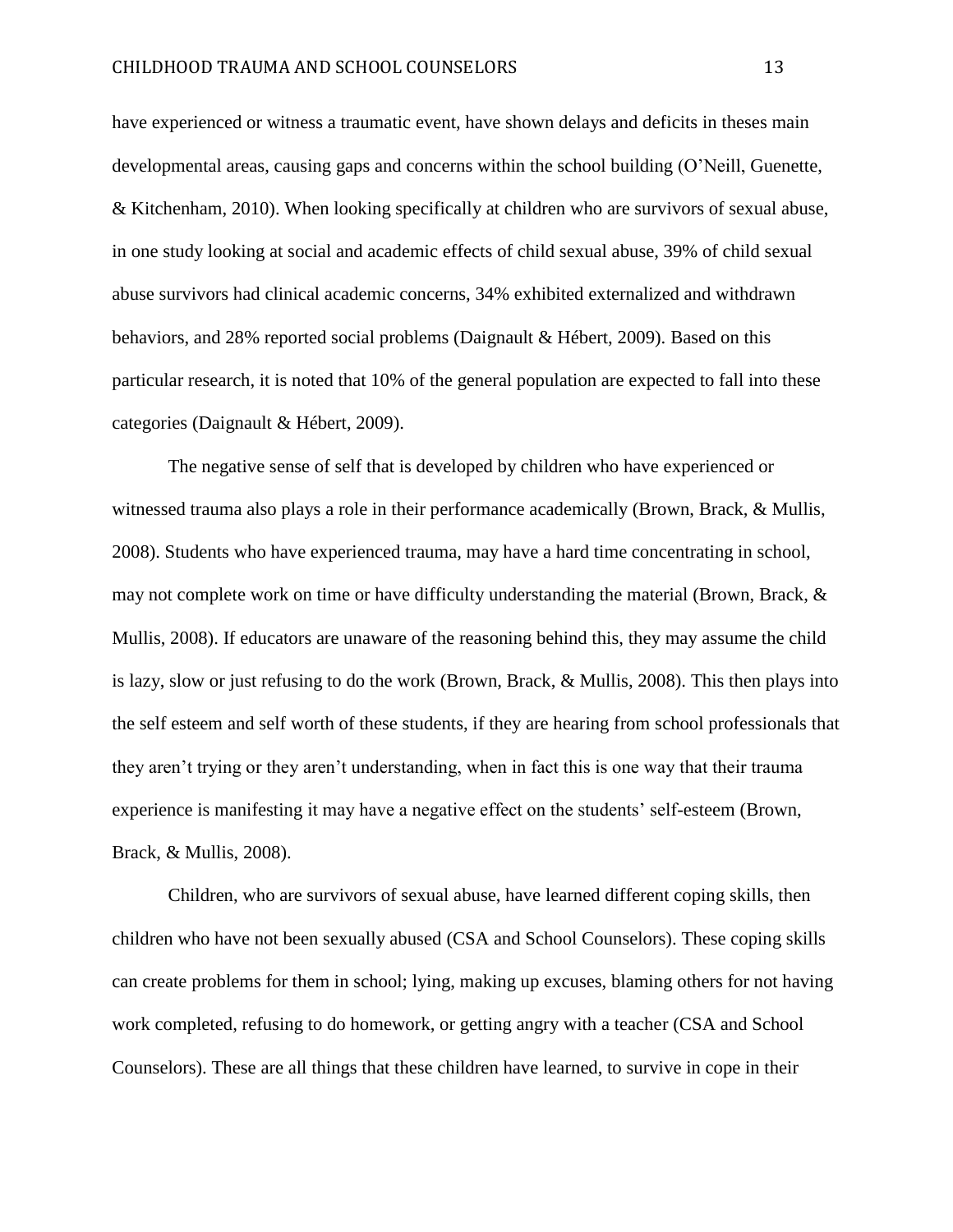everyday life, but when they come to school they are seen as negatives, which then can create problems in the classroom, as well as during unstructured time (Brown, Brack, & Mullis, 2008). When looking at child physical abuse as well as child sexual abuse, the increased exposure to either of these experiences, was significantly related with failing to achieve secondary school qualifications, gaining a high school diploma, and attending a University (Boden, Horwood, & Fergusson, 2007).

The research that has been done on academic concerns relating to trauma is not extensive, but the research that has been completed does show that there is a link between physical abuse and neglect with academic and social difficulties (O'Neill, Guenette, & Kitchenham, 2010). The link may not be caused directly by the exposure to the trauma, but rather the social and familial context surrounding the trauma (Boden, Horwood, & Fergusson, 2007). More research needs to be done on this area, in order to fully understand the relationship between academic performance and trauma experiences.

#### **Current Trauma Interventions**

When a child has experienced trauma, one or many parts of their lives have high levels of stress, so while the child is at school, it is important that stress levels are low (Fontes, 2000). School is sometimes the only place children have a safe and regulated environment, so within this environment, children who have experienced trauma can and should receive treatment and support (Fontes, 2000). School counselors act as the mental health professional within the school setting to help support children who have experienced a traumatic event. The intervention type chosen by the school counselor will depend on the severity and type of trauma experienced by the child. In all instances, the stability and safe network of school professionals proves to be important in the process of healing for children who have experienced trauma (Fontes, 2000,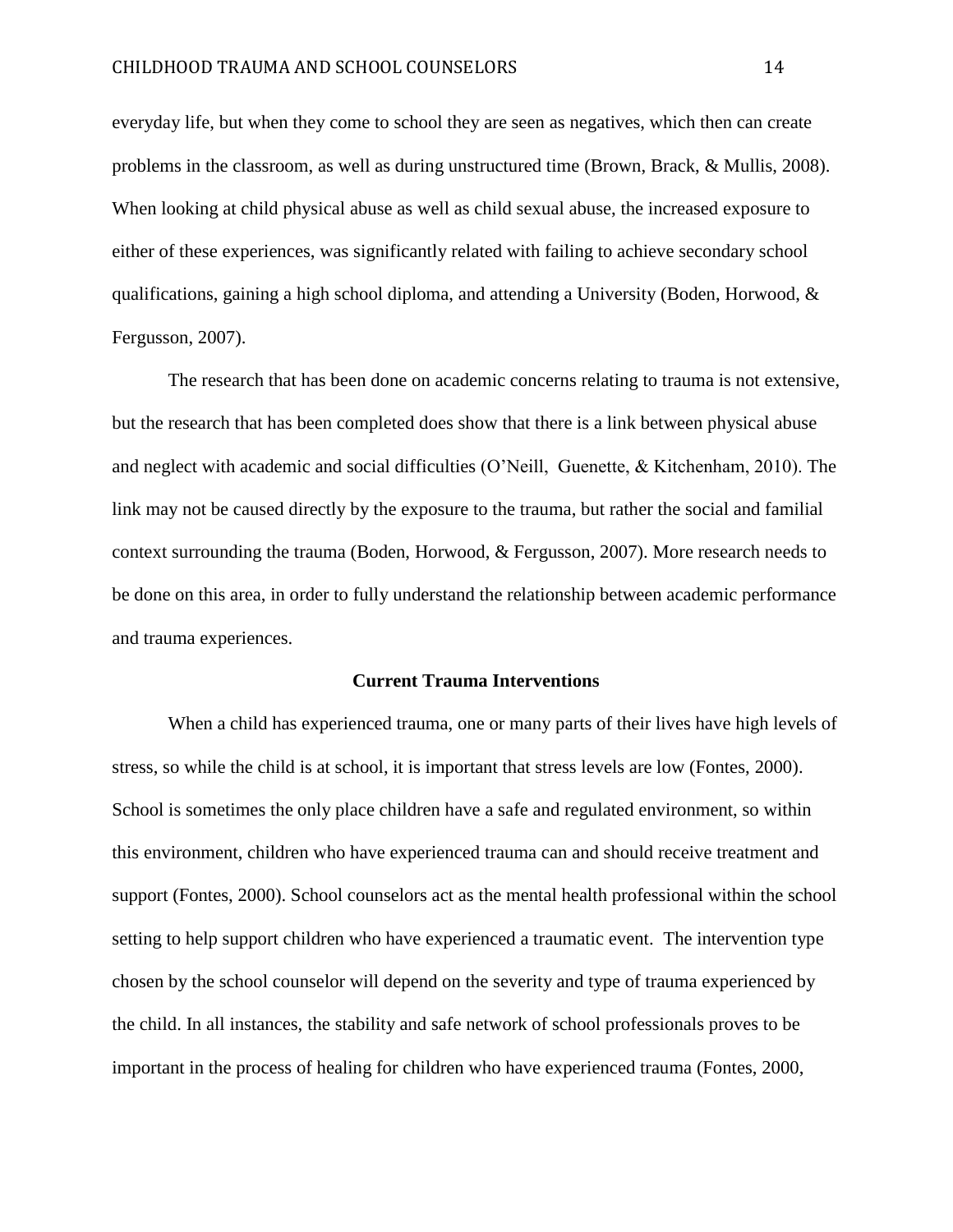Brunzell, Waters, & Stokes, 2015). There are many different evidence based interventions that have been developed; below three are discussed.

#### **Cognitive Behavioral Intervention for Trauma in Schools (CBITS)**

Cognitive Behavioral Intervention for Trauma in Schools or CBITS was developed by a research organization, RAND in collaboration with UCLA and Los Angeles Unified School District (LAUSD) **(**RAND Health). CBITS has been used for many different types of trauma including; witnessing or being a victim of violence, being in a natural or man-made disaster, being in an accident or house fire, or being physically abused/injured ("CBITS fact sheet"). Cognitive Behavioral Intervention for Trauma in Schools is skills-based, group intervention ("CBITS fact sheet"). The aim is to reduce Post-Traumatic Stress Disorder, depression and general anxiety in children who have experienced trauma ("CBITS fact sheet").

#### **Main Components**

CBITS includes group sessions, individual sessions, and homework assignments to reinforce the skills learned throughout the sessions ("CBITS fact sheet"). Through the group and individual sessions participants learn about the effects of trauma and are guided through cognitive therapy and social problem-solving techniques **(**RAND Health). Participants also will develop a narrative of their traumatic experience **(**RAND Health). Through Cognitive Behavioral Intervention for Trauma in Schools, children will learn skills in relaxation, how to challenge upsetting thoughts and social problem solving ("CBITS fact sheet"). Children will also process through their traumatic memories and grief ("CBITS fact sheet").

There are 10-group sessions, 1 hour in length as well as one to three individual sessions held throughout ("CBITS fact sheet"). Participants are also given assignments to complete outside of sessions, in order to solidify their knowledge of the skills learned **(**RAND Health).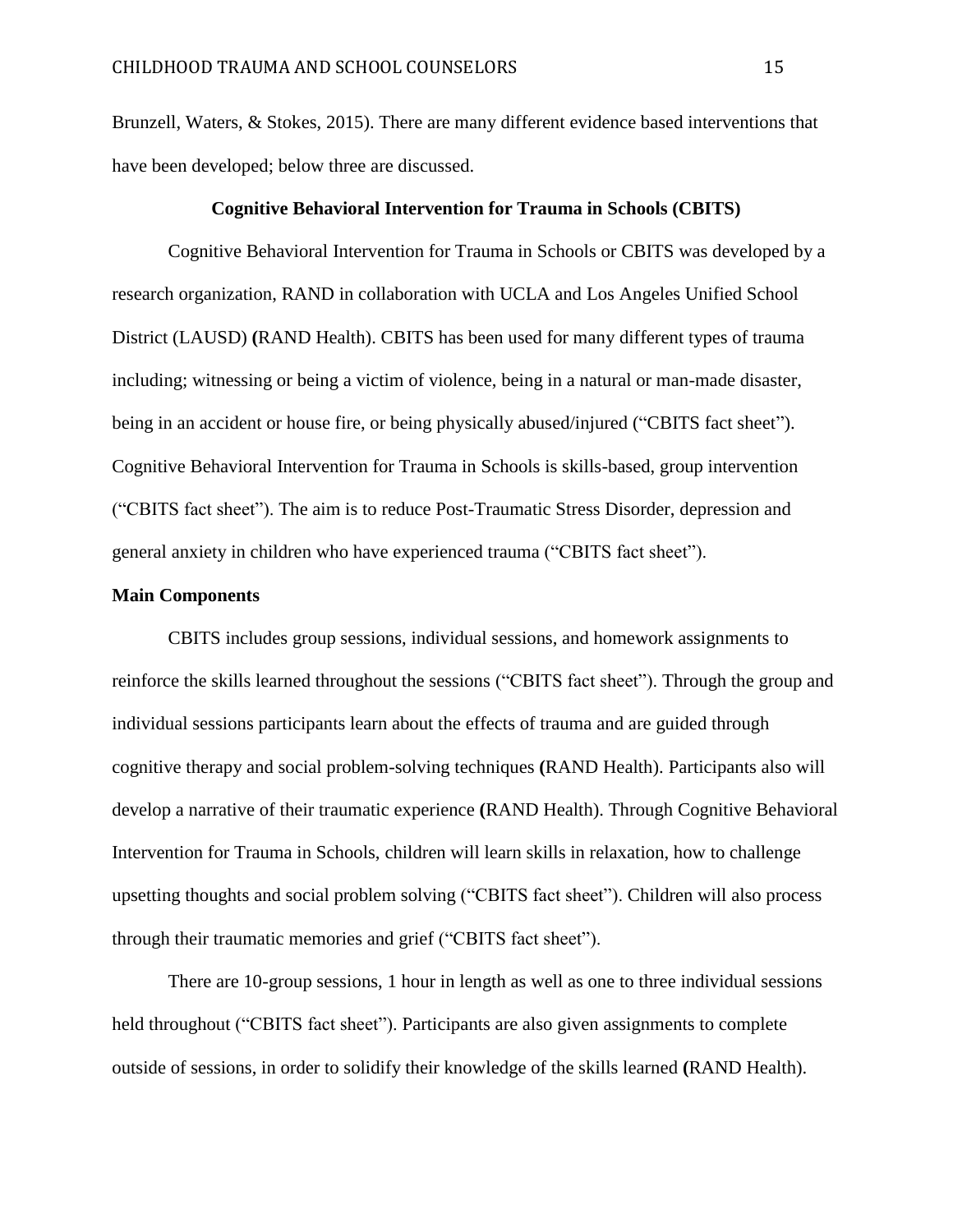Another competent to CBITS is parent and teacher education; parents will participate in two education sessions and teachers will participate in one education session ("CBITS fact sheet"). CBITS has 6 essential components; education about reactions to trauma, relaxation training, cognitive therapy, real life exposure, stress or trauma exposure and social problem solving ("CBITS fact sheet").

#### **Effectiveness**

Cognitive Behavioral Intervention for Trauma in Schools utilizes the Child PTSD Symptom Scale and the Children's Depression Inventory and the Pediatric Symptom Checklist to assess symptoms of trauma in the child ("CBITS fact sheet"). The assessments are given before CBITS is implemented, immediately following the program completion and three months after the end of the program ("CBITS fact sheet").

In one study, a group of students who were on a wait list was compared to students who received CBITS immediately following the baseline assessment performed better in math and reading **(**RAND Health). Cognitive Behavioral Intervention for Trauma in Schools have been shown to reduce symptoms of PTSD as well as depressive symptoms in students who have completed the intervention treatment ("CBITS fact sheet"). CBITS is being widely implemented and recognized by national organizations such as the U.S. Department of Health and Human Services' Substance Abuse and Mental Health Administration and Centers for Disease Control and Prevention, and the U.S. Department of Justice **(**RAND Health).

# **Skills Training in Affective and Interpersonal Regulation/Narrative Story-Telling (STAIR/NST)**

Skills Training in Affective and Interpersonal Regulation/Narrative Story-Telling or STAIR/NST aims to reduce trauma related symptoms specifically looking at PTSD as well as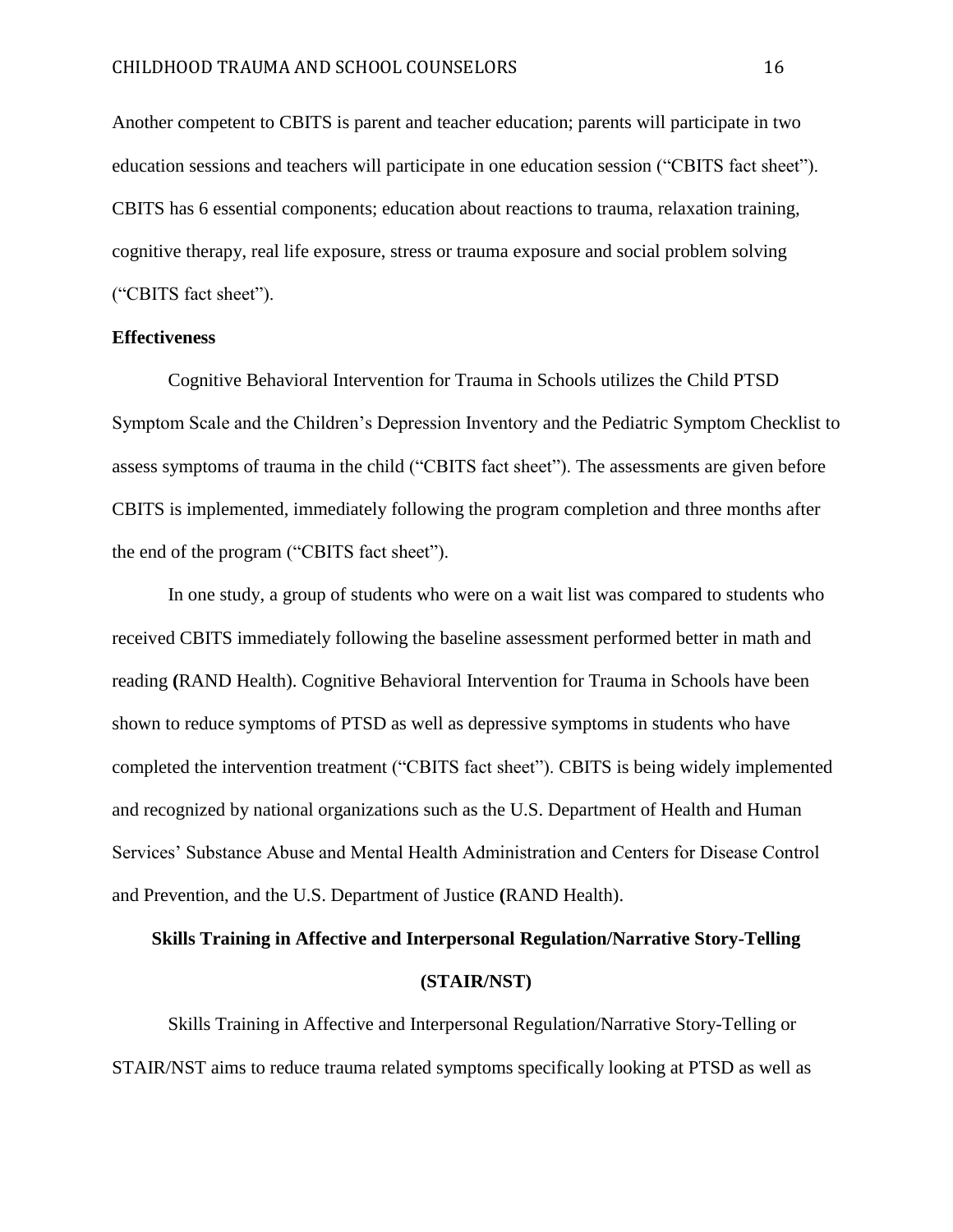enhance specific social and emotional competencies that might be stunted by a traumatic experience ("STAIR/NST fact sheet"). STAIR/NST is an appropriate intervention for girls aged 12 to 21, who have experienced trauma ("STAIR/NST fact sheet"). Although particularly geared from sexual and physical abuse survivors, other trauma experiences including community violence, domestic violence, and sexual assault have been included in the target population ("STAIR/NST fact sheet").

#### **Main Components**

The Skills Training in Affective and Interpersonal Regulation/Narrative Story-Telling program is looked at in two phases ("STAIR/NST fact sheet"). The first phase focuses on skill training and targets social and emotional competency building ("STAIR/NST fact sheet"). Interventions that are used throughout treatment include emotional regulation skills, social skill development, positive self-definition exercises, and goal setting and achievement ("STAIR/NST fact sheet"). The second phase, which incorporates the narrative story telling component of this intervention, focuses on emotional processing of the trauma experience and developing a positive future life narrative (STAIR/NST fact sheet).

#### **Effectiveness**

Although Skills Training in Affective and Interpersonal Regulation/Narrative Story-Telling doesn't show a change in academic performance in participants, there are positive outcomes after participating in STAIR-NST ("STAIR/NST fact sheet"). Participants show a decrease in PTSD symptoms, depression and dissociation ("STAIR/NST fact sheet"). After STAIR-NST participants also show an improvement in emotion regulation and social skills ("STAIR/NST fact sheet").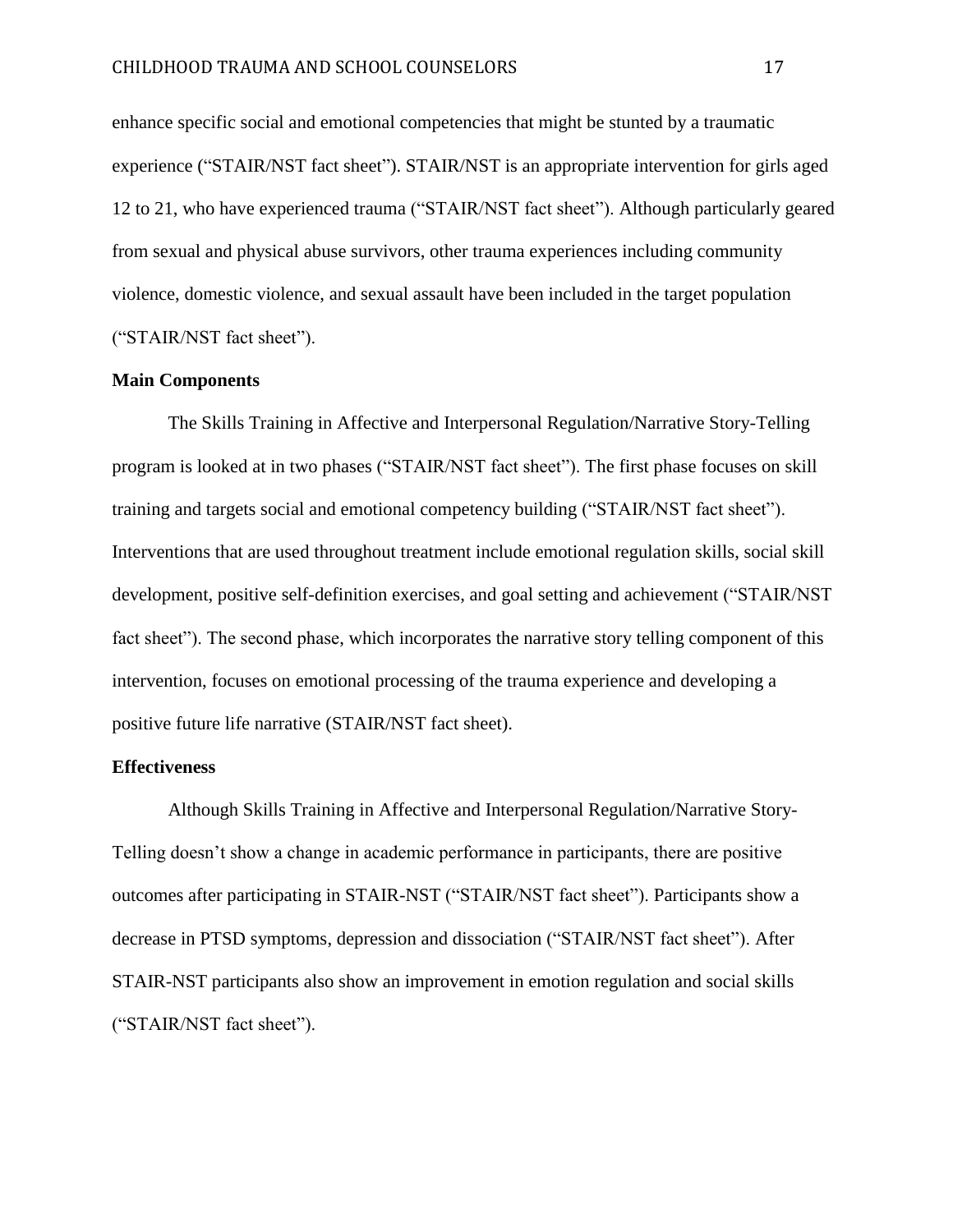#### **Trauma-Focused Cognitive Behavioral Therapy**

Trauma-Focused Cognitive Behavioral Therapy (TF-CBT) combines trauma sensitive interventions with cognitive behavioral therapy ("TF-CBT fact sheet"). TF-CBT is an appropriate intervention for children ages 3 to 18, who have experienced a non-caregiver trauma (Child Welfare, 2012). Trauma-Focused Cognitive Behavioral Therapy is based on learning and cognitive theories (Child Welfare, 2012). Through these approaches, distorted believes and attributions that are related to the trauma are addressed while providing a supportive environment (Child Welfare, 2012).

#### **Main Components**

Establishing and maintaining a positive therapeutic relationship with the child is one of the main components of Trauma-Focused Cognitive Behavioral Therapy. Trauma-Focused Cognitive Behavioral Therapy aims to reduce the child's negative emotional and behavioral responses to trauma, shift maladaptive beliefs and also provide support and skills to nonoffending parents (Child Welfare, 2012). TF-CBT utilizes 12 to 18 sessions that are 50 to 90 minutes in length (Child Welfare, 2012). TF-CBT uses an individualized counseling approach, and incorporates parent/caregiver sessions as well (Child Welfare, 2012). The main components of Trauma-Focused Cognitive Behavioral Therapy can be summarized by the abbreviation "PRACTICE" (Child Welfare, 2012). PRACTICE stands for: P-psychoeducation and parenting skills, R-relaxation techniques, A-affective expression and regulation, C-cognitive coping and processing, T-trauma narrative and processing, I-in vivo exposure, C-conjoint parent/child sessions and E-enhancing personal safety and future growth (Child Welfare, 2012).

#### **Effectiveness**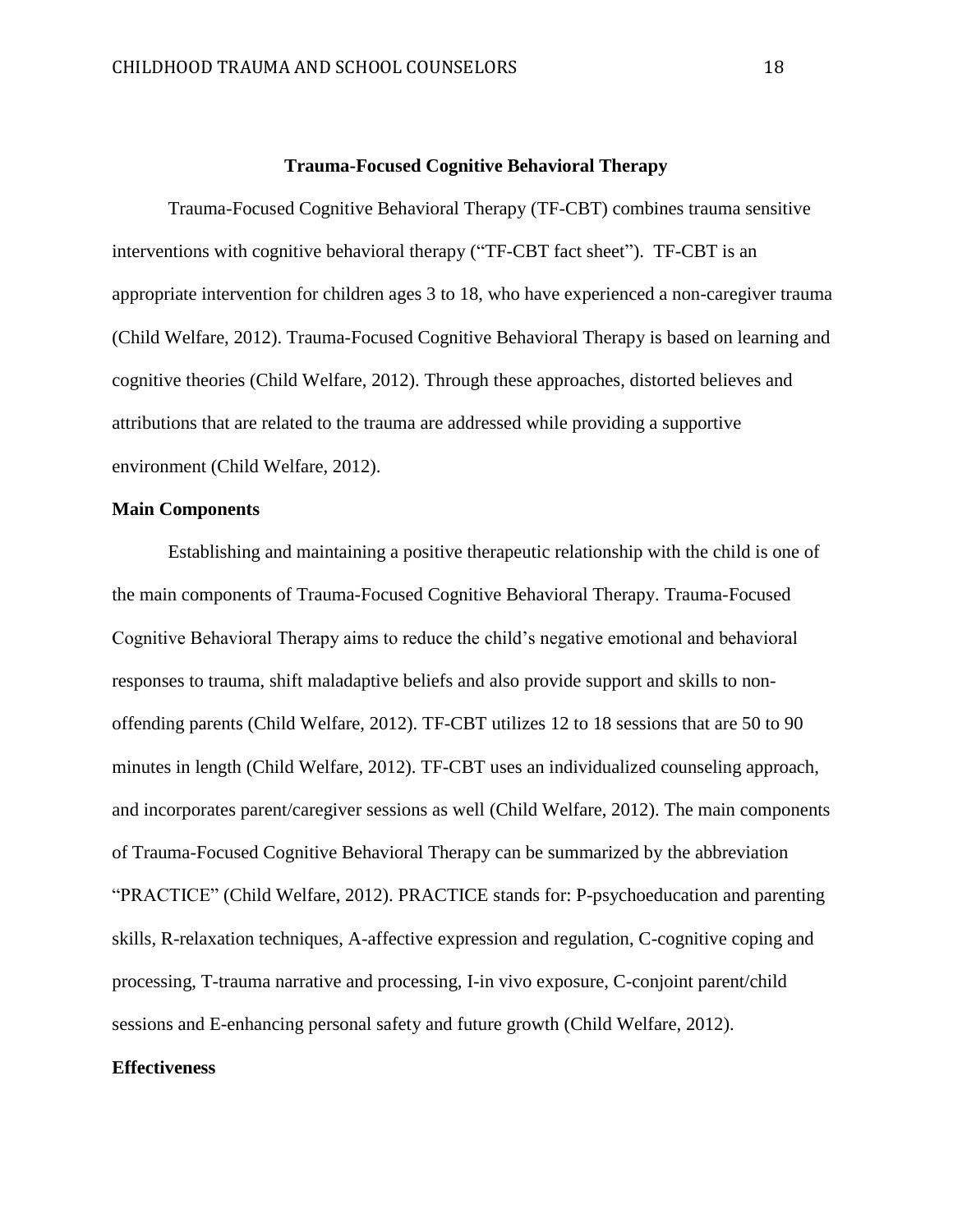To date, there have been 11 studies conducted to show the effectiveness of Trauma-Focused Cognitive Behavioral Therapy (Child Welfare, 2012). When looking at the results as a whole, TF-CBT consistently reduces symptoms of PTSD, depression and behavioral difficulties (Child Welfare, 2012). When compared to other intervention models such as supportive therapy, nondirective play therapy, child-centered therapy, TF-CBT participants show significantly greater gains in many areas including; ability to cope with reminders of trauma, reductions in depression, anxiety, behavior problems and trauma-related shame, development of improved personal safety skills and are more prepared to cope with future trauma reminders (Child Welfare, 2012).

#### **Discussion**

Although there are many evidence-based interventions for children who have experienced trauma, three were discussed in this paper; Cognitive Behavioral Intervention for Trauma in Schools, Skills Training in Affective and Interpersonal Regulation/Narrative Story-Telling, and Trauma Focused Cognitive Behavioral Therapy. All three of the interventions discussed in this paper show improvements in trauma symptoms, but they require many sessions to fully implement, that most school counselors do not have the time for. As a future school counselor, it is important to have brief, yet effective interventions to help support students who have experienced trauma while they are at school.

There are key components of the more extensive interventions discussed above that can be utilized by school counselors to help support students who have experienced trauma in a more brief way, while still being effective. One of these key components would be relaxation techniques, which is discussed in both Trauma-Focused Cognitive Behavioral Therapy and Cognitive Behavioral Intervention for Trauma in Schools ("TF-CBT fact sheet", "CBITS fact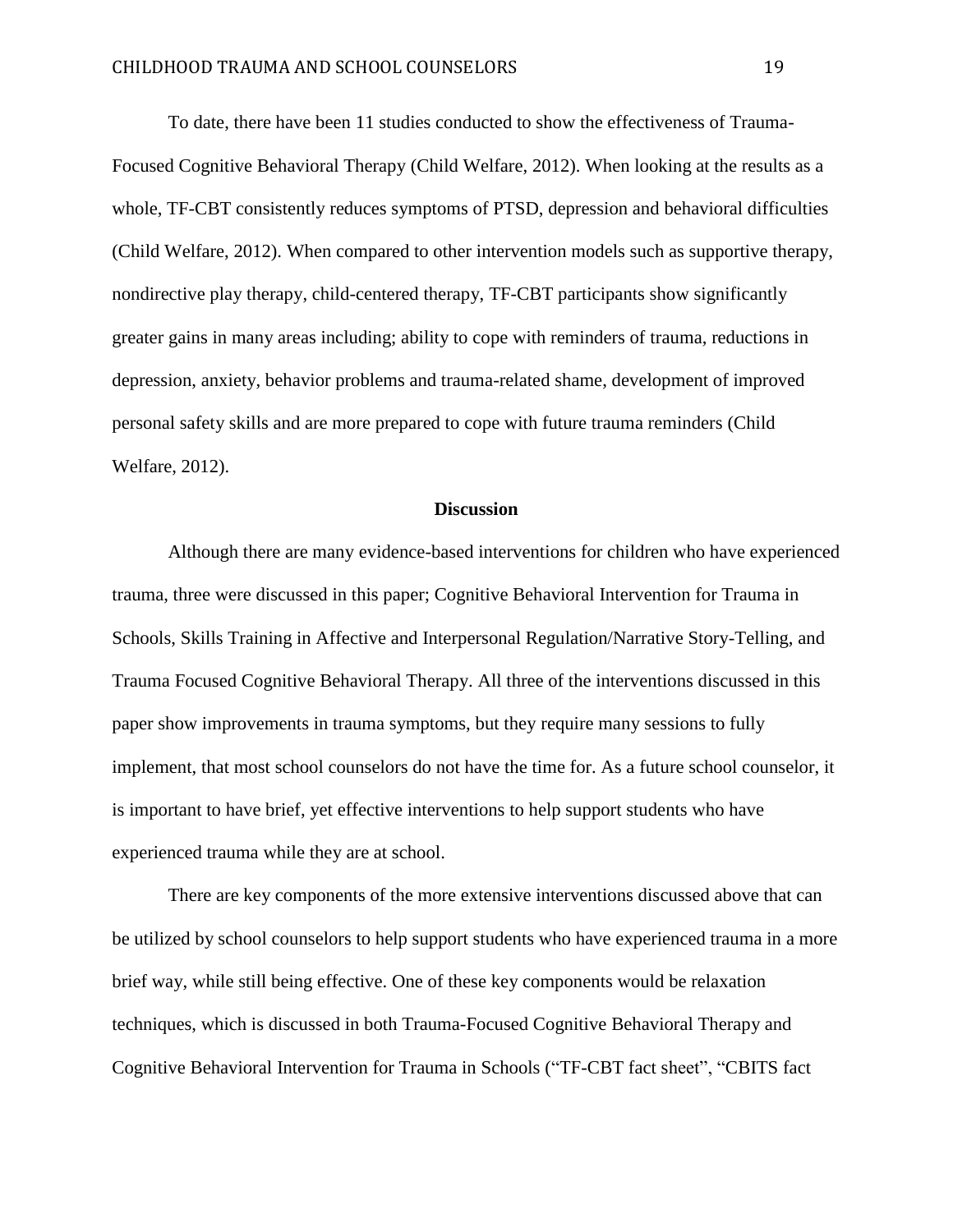sheet"). Knowledge of ways to relax for students, who have experienced trauma, is essential in the school setting. Research addresses that exposure to traumatic events deregulates children and they may not have the correct coping skills to deal with their emotions (CSA and School Counselors). Working on relaxation techniques with students' gives them the tools to calm down that they may not have had before, or that may have been interfered with because of the trauma experience. Along the same lines as relaxation techniques is another component from one of the above interventions, and that is emotional regulation ("STAIR/NT fact sheet"). When children are exposed to trauma, their emotional developed is often impaired (Price, Higa-McMillan, Kim, & Frueh, 2013). School counselors can use their time with students who have experienced trauma to rebuild their emotion identification and regulation skills. Social problem solving is component within CBITS that would be important for school counselors to implement with students who have experienced trauma. Research indicates students who have experienced trauma as a child have demonstrated less creativity and less flexibility in problem solving (O'Neill, Guenette, & Kitchenham, 2010). With the research in mind, that shows less flexibility in problem solving, school counselors will need to access the students' ability to problem solve, and incorporate this component into their intervention with students.

Although each of the three interventions discussed in this paper have a component that looks at the trauma experience, so the child can process through it, other research advises that exposure and direct exploration of the trauma is not appropriate for the school environment (Nickerson, Reeves, Brock & Jimerson, 2009). It is important as the school counselor, to identify areas of concern within the school environment and use techniques to help the student be the most successful they can be while at school. If more intensive trauma work needs to be done, a referral should be made to an outside source.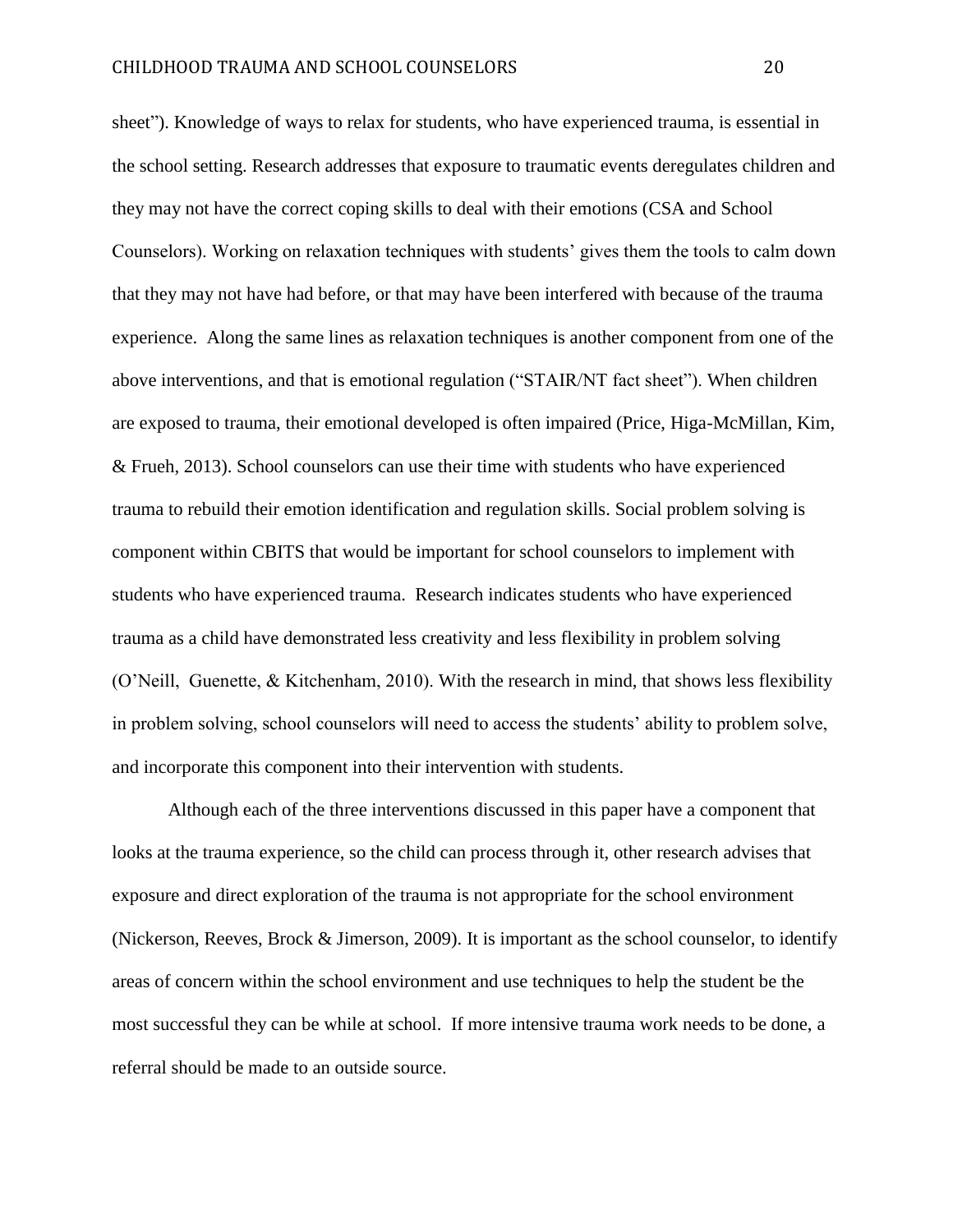While many school counselors will not have the time and resources to fully implement the interventions discussed within this paper, there are many key components that they can pull from the interventions to use. The school environment is sometimes the only stable environment for children who have experienced a traumatic event, which heightens the importance of interventions in this setting (Fontes, 2000). Outside of school, many students whom need mental health support, will not receive it which also places an important responsibility on the school system to identify and treat students who have experienced trauma (Fontes, 2000). Research indicates many effects of trauma on children, not only in the present moment but also long term effects into their adult lives. Without the support and intervention early on, children are at an increased risk to continue to have symptoms of their trauma throughout their life (Delima  $\&$ Vimpani, 2011). These reasons are why it is essential work for the school counselor to be able to effectively work with children who have experienced trauma in their lives.

An area that needs more research done is looking at the link between trauma experiences and academic performance. At this time there is a lack of research on the effect of trauma on academic performance. The research that has been done shows decreased academic performance in those that experienced trauma, but a direct link cannot be determined (Boden, Horwood, & Fergusson, 2007). There are many other factors, such as home environment and poverty that the research has not fully taken into account (Boden, Horwood, & Fergusson, 2007). The research that has been done suggests that there are other factors involved; so more research needs to be done in this area in order to completely understand how trauma affects students' academic performance.

There has been more extensive research that shows the effectiveness of trauma-based interventions in reducing symptoms of PTSD, depression, and anxiety. Although these findings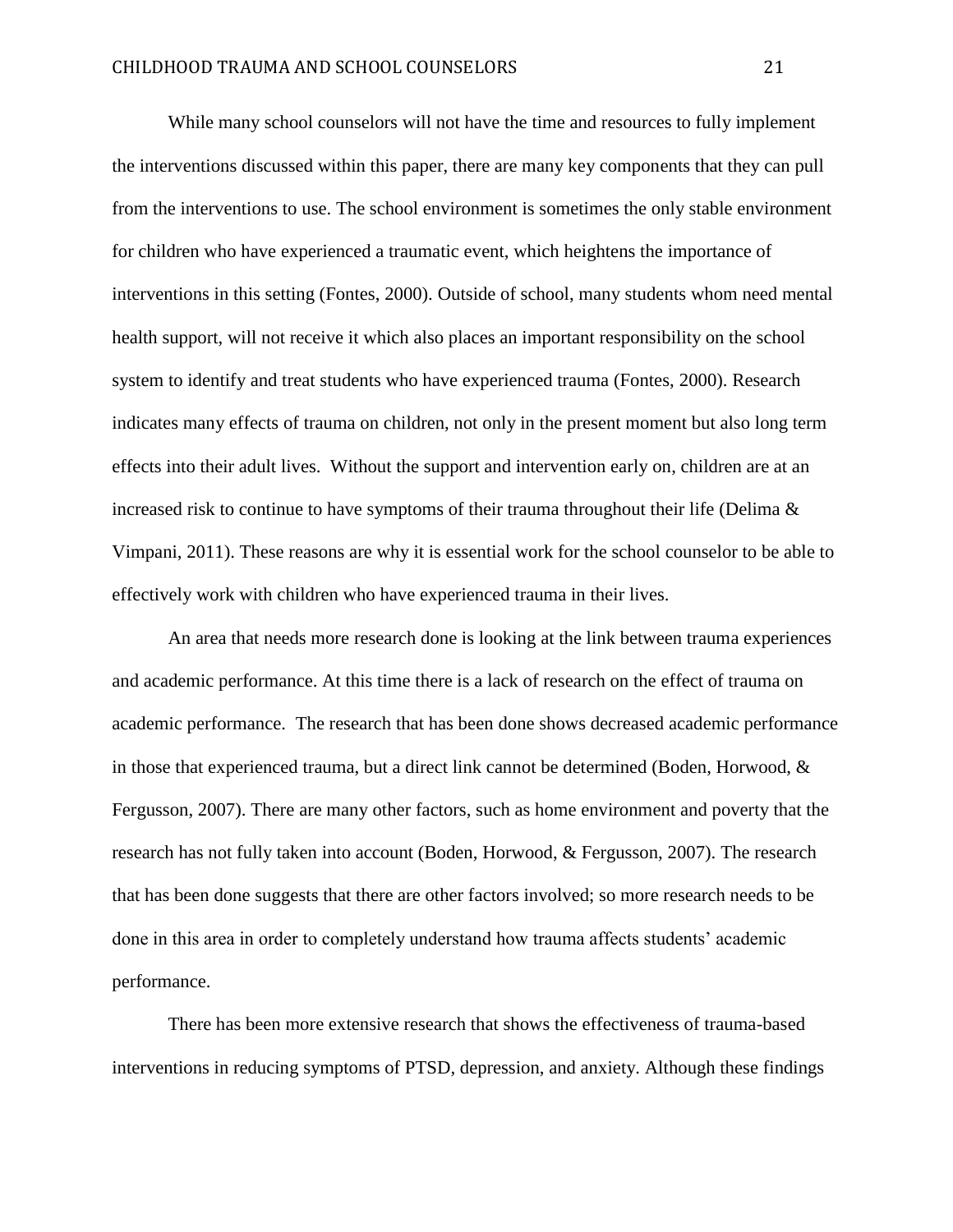cannot be directly related to school performance; more research looking at students' academic performance before and after their involvement with these evidence based interventions may give us a wider picture of how these interventions can help children who have experienced trauma, in many different aspects of their lives.

The three interventions discussed within this paper are only three of many that are currently being used in the field. They contain important techniques to help children who have experienced trauma, cope and move past their traumatic experienced. Although school counselors most often will not have the time or resources to fully implement these interventions, important things can be taken from them to be utilized by the school counselor; relaxation techniques, emotion regulation and social problem solving skills. While at school, children who have experienced trauma will not leave their trauma behind, which is why it is essential for the school counselor to work with these students to ensure success in and out of school.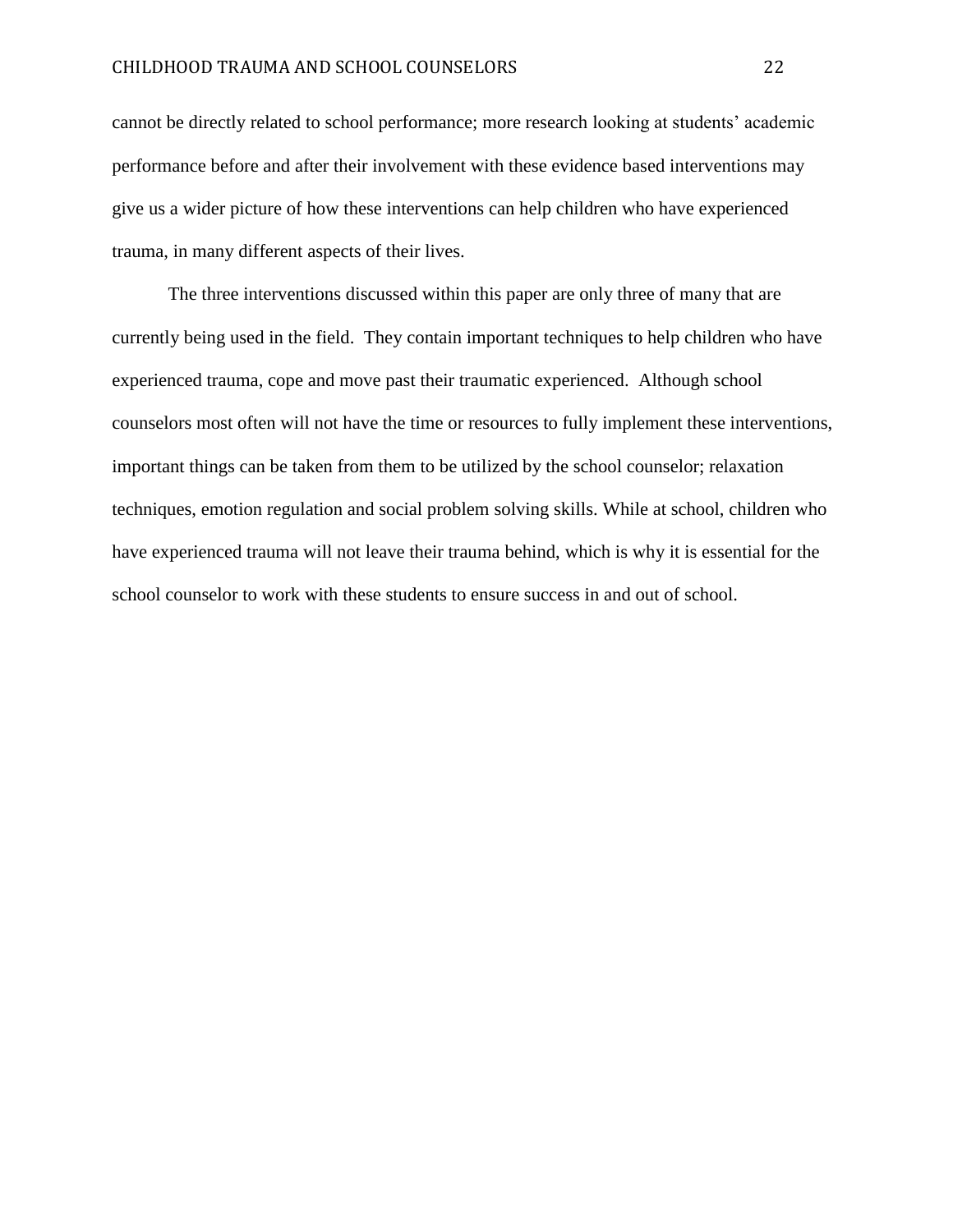#### References

- Adverse childhood experiences reported by adults: Five states. (2010, December). Center for Disease Control and Prevention. Retrieved from http://www.cdc.gov/mmwr/preview/mmwrhtml/mm5949a1.htm
- Alvarez, M-J., Masramon, H., Pena, C., Pont, M., Gourdier, C., Roura-Poch, P., & Arrufat, F. (2015). Cumulative effects of childhood traumas: Poly-traumatization, dissociation, and schizophrenia. *Community Mental Health Journal, 51,* 54-62.
- Anda, R.F., Felitti, V.J., Douglas Bremner, J., Walker, J.D., Whitfield, C., Perry, B.D…Giles, W.H. (2005). The enduring effects of abuse and related adverse experiences in childhood: A convergence of evidence from the neurobiology and epidemiology. *European Archives of Psychiatry & Clinical Neuroscience, 256 (3),* 174-186.
- Blaustein, M.E., & Kinniburgh, K.M. (2010). *Treating traumatic stress in children and adolescents: How to foster resilience through attachment, self-regulation, and competency.* New York City, NY: The Guildford Press
- Boden, J.M., Horwood, L.J., & Fergusson, D.M. (2007). Exposure to childhood sexual and physical abuse and subsequent educational achievement outcomes. *Child Abuse & Neglect, 31,* 1101-1114.
- Brown, S.D., Brack, G., & Mullis, F.Y. (2008). Traumatic symptoms in sexually abused children: Implications for school counselors. *American School Counseling Association, 11(6).*
- Brunzell, T., Waters, L., & Stokes, H. (2015). Teaching with strengths in trauma-affected students: A new approach to healing and growth in the classroom. *American Journal Of Orthopsychiatry, 85(1*), 3-9.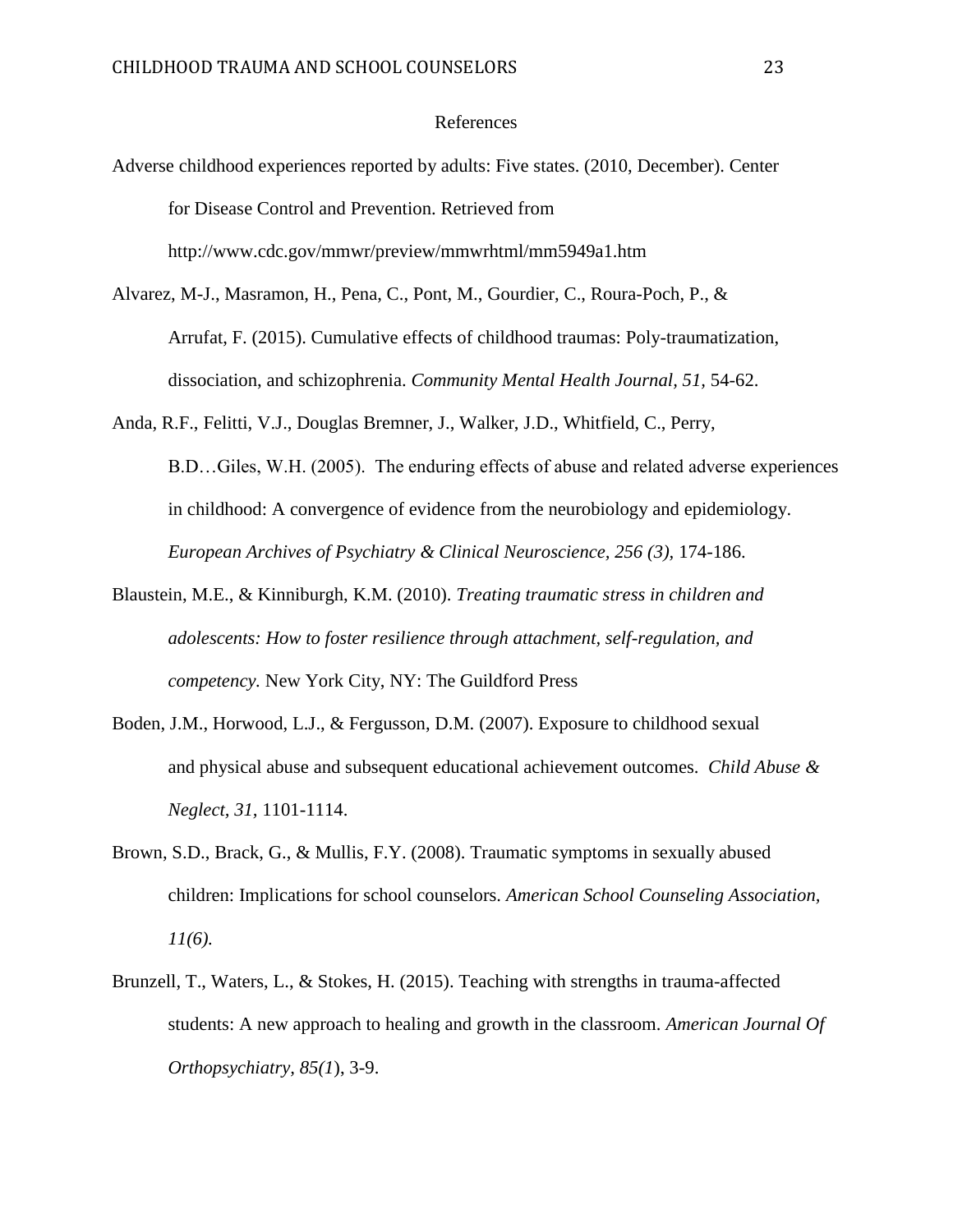- Child Welfare Information Gateway (2012). Trauma-focused cognitive behavioral therapy for children affected by sexual abuse or trauma. *Children's Bureau*
- Colman, I., Garad, Y., Zeng, Y., Naicker, K., Weeks, M., Patten, S.B…Wild, T.C. (2013). Stress and development of depression and heavy drinking in adulthood: Moderating effects of childhood trauma. *Soc Psychiatry Psychiatr Epidemiol, 48,* 265- 274.
- Cook, A., Spinazzola, J., Ford, J., Lanktree, C., Blaustein, M., Cloitre, M.,…van der Kolk, B. (2005). Complex trauma in children and adolescents. *Psychiatric Analysis 35(5).*
- Daignault, I.V., & Hébert, M. (2009). Profiles of school adaptation: Social, behavioral and academic functioning in sexually abused girls. *Child Abuse & Neglect, 33,* 102-115.
- Delima, J. & Vimpani, G. (2011). The neurobiological effects of childhood maltreatment: An often overlooked narrative related to the long-term effects of early childhood trauma? *Family Matters, 89.*
- Dube, S.R., Anda, R.F., Felitti, V.J., Chapman, D.P., Williamson, D.F., & Giles, W.H. (2001). Childhood abuse, household dysfunction, and the risk of attempted suicide throughout the life span: Findings from the adverse childhood experiences study. *The Journal of the American Medical Association, 286,* 3089-3096*.*
- Fontes, L. A. (2000). Children exposed to marital violence: How school counselors can help. *Professional School Counseling*, 3(4), 231-237.
- Godinet, M.T., Li, F., & Berg, T. (2014). Early childhood maltreatment and trajectories of behavioral problems: Exploring gender and racial differences. *Child Abuse & Neglect, 38,* 544-556.
- Kisiel, C., Fehrenbach, T., Solback, B., Briggs, E.C., Layne, C.M., Liang,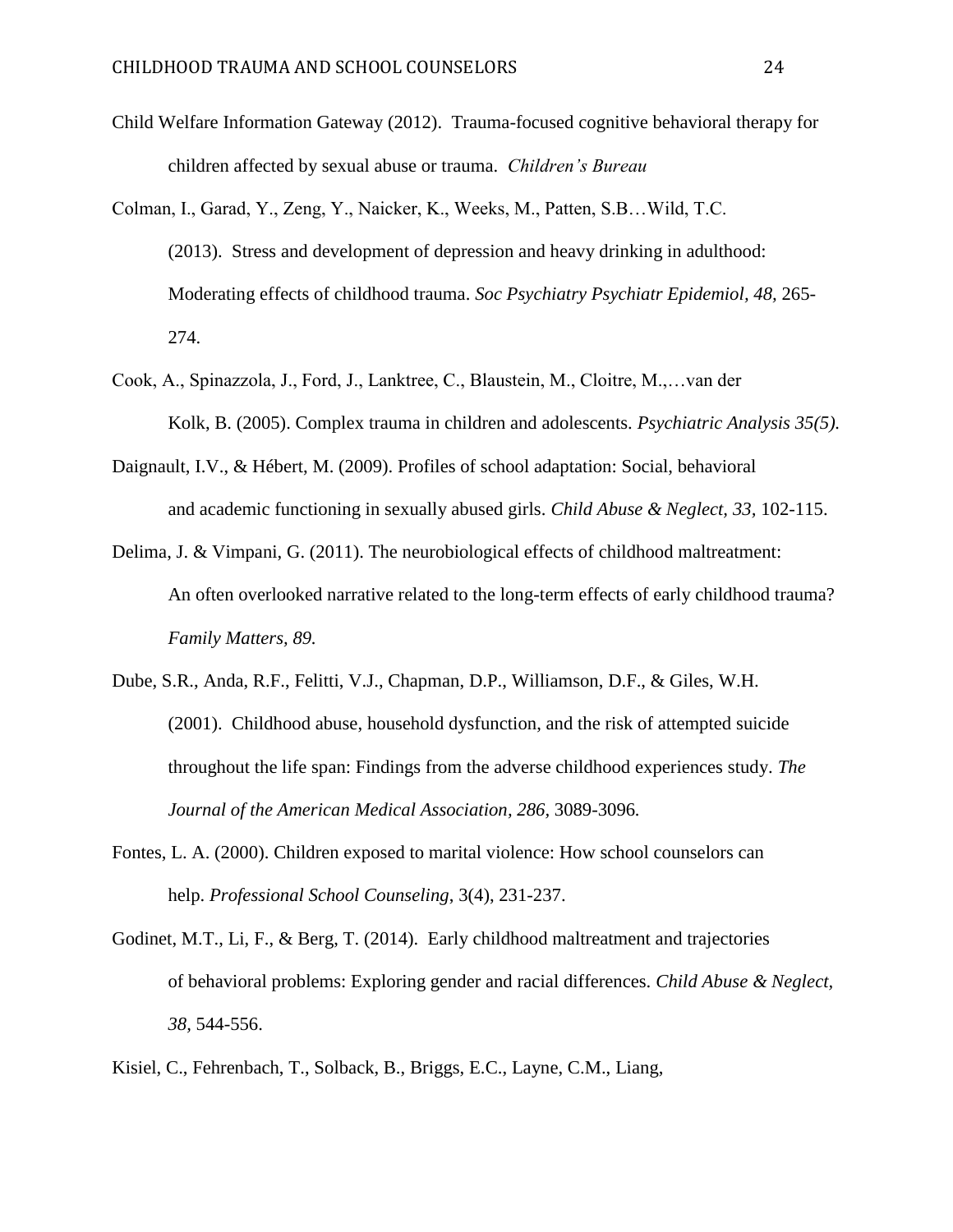L…Spinazzola, J. (2014). Examining child sexual abuse in relation to complex patterns of trauma exposure: Findings from the national child traumatic stress network. Psychological Trauma: Theory, Research, Practice and Policy, 6, S29-S39.

- Monahon, C. (1993). *Children and Trauma: A parent's guide to helping children heal.*  New York City, NY: Lexington Books.
- National Child Traumatic Stress Network. Trauma-focused cognitive behavioral therapy (TF-CBT) fact sheet. Retrieved from http://www.nctsn.org/nctsn\_assets/pdfs/promising\_practices/TF-CBT\_fact\_sheet\_3-20- 07.pdf
- National Child Traumatic Stress Network. Skills training in affective and interpersonal regulation/narrative story-telling (STAIR/NST) fact sheet. Retrieved from http://www.nctsnet.org/nctsn\_assets/pdfs/materials\_for\_applicants/STAIRNST\_2-11-05.pdf
- National Child Traumatic Stress Network. Cognitive Behavioral Intervention for Trauma in Schools (CBITS) fact sheet. Retrieved from

http://www.nctsnet.org/nctsn\_assets/pdfs/CBITSfactsheet.pdf

- Nickerson, A.B., Reeves, M.A., Brock, S.E., & Jimerson, S.R. (2009). *Identifying, assessing, and treating PTSD at school.* New York City, NY: Springer Science.
- Nicodimos, S., Gelaye, B.S., Williams, M.A., & Berhane, Y. (2009). Associations between witnessing parental violence and experiencing symptoms of depression among college students. *East African Journal of Public Health, 6(2).*
- O'Neill, L., Guenette, F., & Kitchenham, A. (2010). Am I safe here and do you like me?